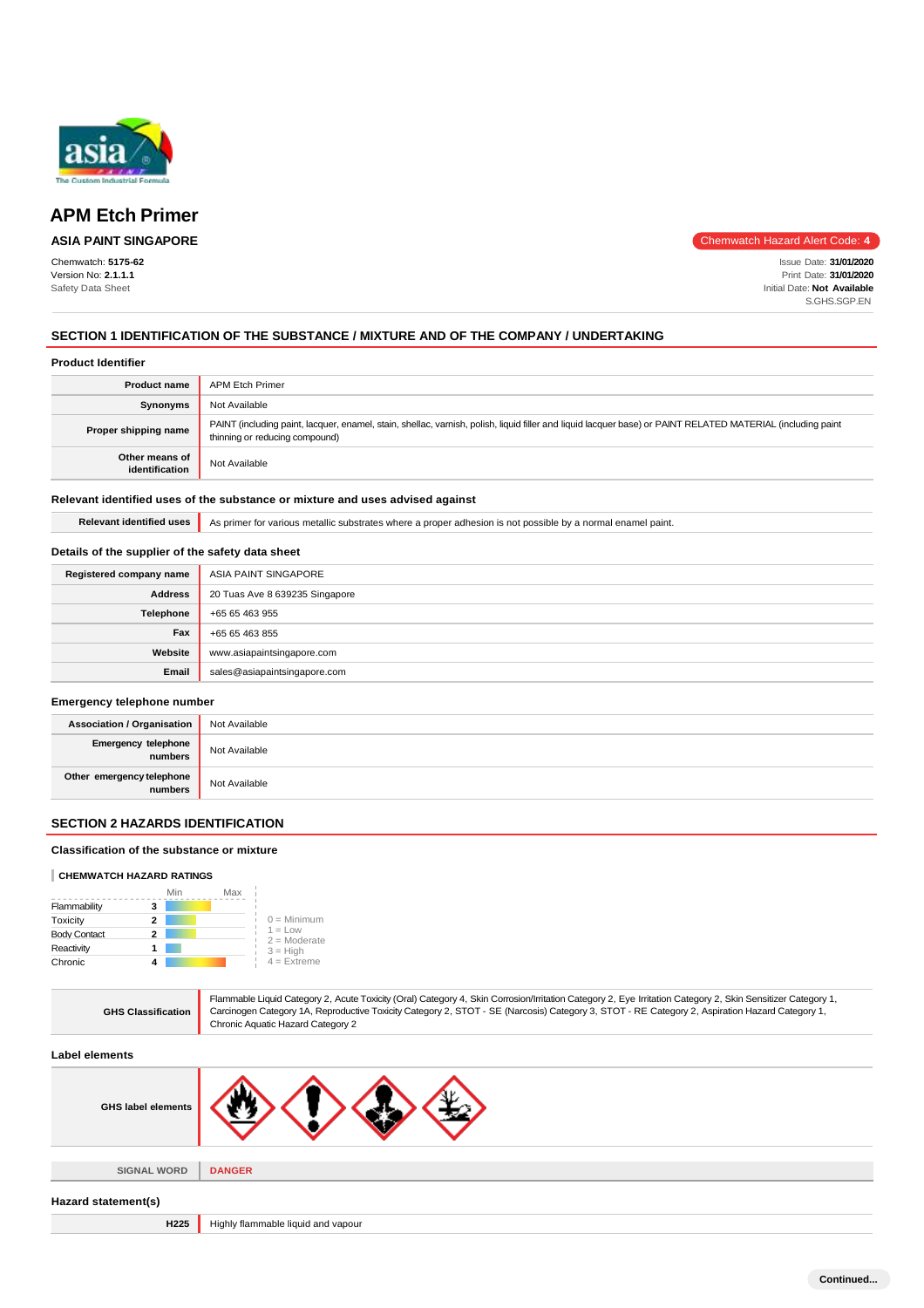| <b>H302</b> | Harmful if swallowed                                              |
|-------------|-------------------------------------------------------------------|
| <b>H315</b> | Causes skin irritation                                            |
| <b>H319</b> | Causes serious eye irritation                                     |
| H317        | May cause an allergic skin reaction                               |
| H350        | May cause cancer                                                  |
| H361        | Suspected of damaging fertility or the unborn child               |
| H336        | May cause drowsiness or dizziness                                 |
| H373        | May cause damage to organs through prolonged or repeated exposure |
| <b>H304</b> | May be fatal if swallowed and enters airways                      |
| <b>H411</b> | Toxic to aquatic life with long lasting effects                   |

## **Precautionary statement(s) Prevention**

| P201 | Obtain special instructions before use.                                                        |
|------|------------------------------------------------------------------------------------------------|
| P210 | Keep away from heat, hot surfaces, sparks, open flames and other ignition sources. No smoking. |
| P260 | Do not breathe dust/fume/gas/mist/vapours/spray.                                               |
| P271 | Use only outdoors or in a well-ventilated area.                                                |
| P280 | Wear protective gloves/protective clothing/eye protection/face protection.                     |
| P240 | Ground/bond container and receiving equipment.                                                 |
| P241 | Use explosion-proof electrical/ventilating/lighting/intrinsically safe equipment.              |
| P242 | Use only non-sparking tools.                                                                   |
| P243 | Take precautionary measures against static discharge.                                          |
| P270 | Do not eat, drink or smoke when using this product.                                            |
| P273 | Avoid release to the environment.                                                              |
| P272 | Contaminated work clothing should not be allowed out of the workplace.                         |

## **Precautionary statement(s) Response**

| P301+P310      | IF SWALLOWED: Immediately call a POISON CENTER/doctor/physician/first aider                                                      |
|----------------|----------------------------------------------------------------------------------------------------------------------------------|
| P308+P313      | IF exposed or concerned: Get medical advice/attention.                                                                           |
| P331           | Do NOT induce vomiting.                                                                                                          |
| P370+P378      | In case of fire: Use alcohol resistant foam or normal protein foam for extinction.                                               |
| P302+P352      | IF ON SKIN: Wash with plenty of water and soap                                                                                   |
| P305+P351+P338 | IF IN EYES: Rinse cautiously with water for several minutes. Remove contact lenses, if present and easy to do. Continue rinsing. |
| P333+P313      | If skin irritation or rash occurs: Get medical advice/attention.                                                                 |
| P337+P313      | If eye irritation persists: Get medical advice/attention.                                                                        |
| P362+P364      | Take off contaminated clothing and wash it before reuse.                                                                         |
| P391           | Collect spillage.                                                                                                                |
| P301+P312      | IF SWALLOWED: Call a POISON CENTER/doctor/physician/first aider/if you feel unwell.                                              |
| P303+P361+P353 | IF ON SKIN (or hair): Take off immediately all contaminated clothing. Rinse skin with water/shower.                              |
| P304+P340      | IF INHALED: Remove person to fresh air and keep comfortable for breathing.                                                       |
| P330           | Rinse mouth.                                                                                                                     |

#### **Precautionary statement(s) Storage**

| P403+P235 | Store in a well-ventilated place. Keep cool.                     |
|-----------|------------------------------------------------------------------|
| P405      | Store locked up.                                                 |
| P403+P233 | Store in a well-ventilated place. Keep container tightly closed. |

#### **Precautionary statement(s) Disposal**

**P501** Dispose of contents/container to authorised chemical landfill or if organic to high temperature incineration

## **SECTION 3 COMPOSITION / INFORMATION ON INGREDIENTS**

#### **Substances**

See section below for composition of Mixtures

## **Mixtures**

| <b>CAS No</b> | %[weight] | <b>Name</b> |
|---------------|-----------|-------------|
| 67-63-0       | $30 - 60$ | isopropanol |
| 108-88-3      | 10-30     | toluene     |
| 64-17-5       | 10-30     | ethanol     |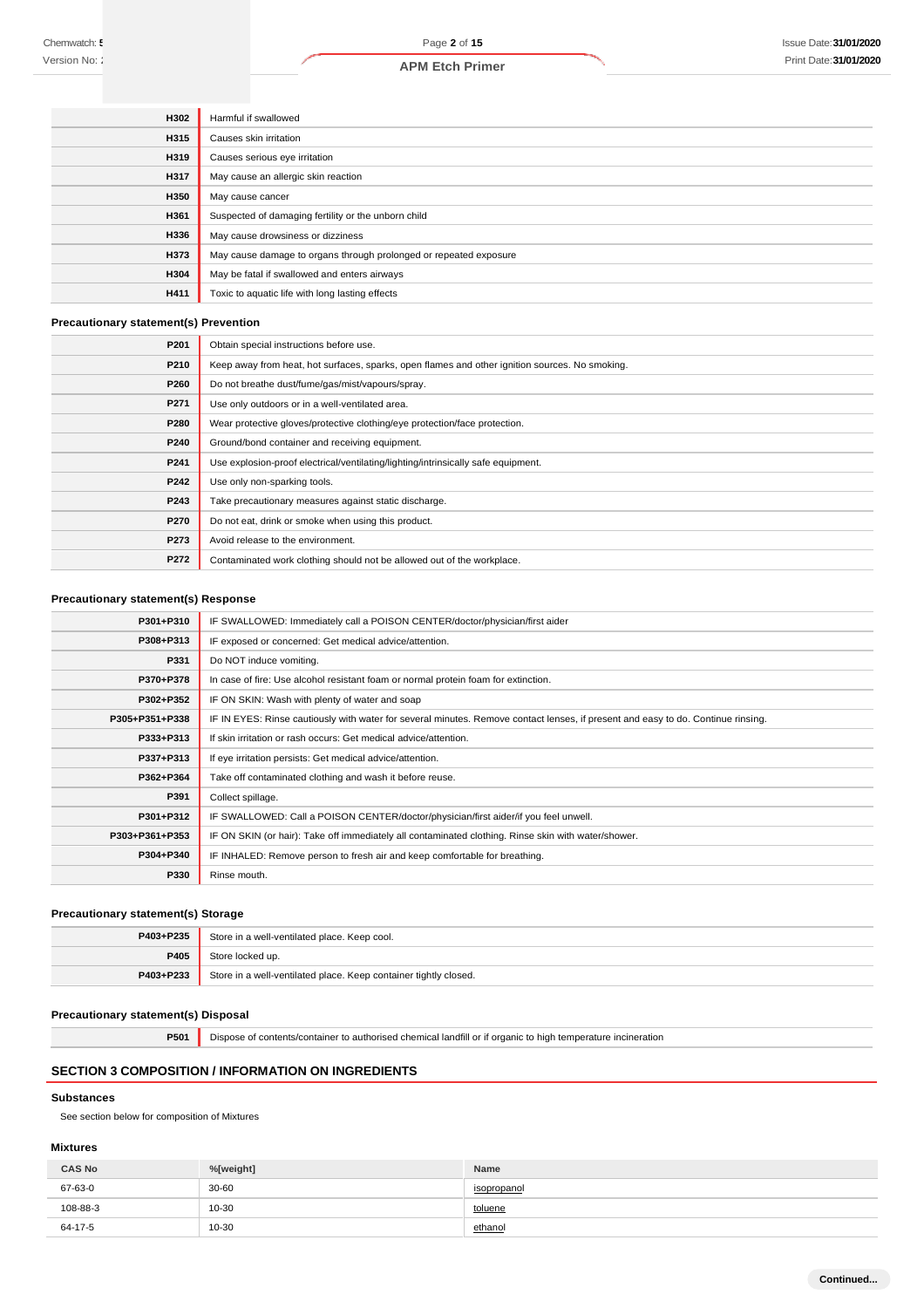Page **3** of **15 APM Etch Primer**

37300-23-5 <5 zinc tetroxychromate

# **SECTION 4 FIRST AID MEASURES**

| Description of first aid measures |  |  |  |
|-----------------------------------|--|--|--|
|-----------------------------------|--|--|--|

| <b>Eye Contact</b>  | If this product comes in contact with the eyes:<br>Wash out immediately with fresh running water.<br>Ensure complete irrigation of the eye by keeping eyelids apart and away from eye and moving the eyelids by occasionally lifting the upper and lower lids.<br>Seek medical attention without delay; if pain persists or recurs seek medical attention.<br>Removal of contact lenses after an eye injury should only be undertaken by skilled personnel.                                                                                                                                                                                                                                     |  |  |
|---------------------|-------------------------------------------------------------------------------------------------------------------------------------------------------------------------------------------------------------------------------------------------------------------------------------------------------------------------------------------------------------------------------------------------------------------------------------------------------------------------------------------------------------------------------------------------------------------------------------------------------------------------------------------------------------------------------------------------|--|--|
| <b>Skin Contact</b> | If skin contact occurs:<br>Immediately remove all contaminated clothing, including footwear.<br>Flush skin and hair with running water (and soap if available).<br>Seek medical attention in event of irritation.                                                                                                                                                                                                                                                                                                                                                                                                                                                                               |  |  |
| Inhalation          | If fumes or combustion products are inhaled remove from contaminated area.<br>Lay patient down. Keep warm and rested.<br>Prostheses such as false teeth, which may block airway, should be removed, where possible, prior to initiating first aid procedures.<br>Apply artificial respiration if not breathing, preferably with a demand valve resuscitator, bag-valve mask device, or pocket mask as trained. Perform CPR if<br>necessary.<br>Transport to hospital, or doctor.                                                                                                                                                                                                                |  |  |
| Ingestion           | If swallowed do NOT induce vomiting.<br>If vomiting occurs, lean patient forward or place on left side (head-down position, if possible) to maintain open airway and prevent aspiration.<br>Observe the patient carefully.<br>Never give liquid to a person showing signs of being sleepy or with reduced awareness; i.e. becoming unconscious.<br>Give water to rinse out mouth, then provide liquid slowly and as much as casualty can comfortably drink.<br>Seek medical advice.<br>Avoid giving milk or oils.<br>Avoid giving alcohol.<br>If spontaneous vomiting appears imminent or occurs, hold patient's head down, lower than their hips to help avoid possible aspiration of vomitus. |  |  |

#### **Indication of any immediate medical attention and special treatment needed**

Any material aspirated during vomiting may produce lung injury. Therefore emesis should not be induced mechanically or pharmacologically. Mechanical means should be used if it is considered necessary to evacuate the stomach contents; these include gastric lavage after endotracheal intubation. If spontaneous vomiting has occurred after ingestion, the patient should be monitored for difficult breathing, as adverse effects of aspiration into the lungs may be delayed up to 48 hours.

For acute or short term repeated exposures to isopropanol:

- ▶ Rapid onset respiratory depression and hypotension indicates serious ingestions that require careful cardiac and respiratory monitoring together with immediate intravenous access. ▶ Rapid absorption precludes the usefulness of emesis or lavage 2 hours post-ingestion. Activated charcoal and cathartics are not clinically useful. Ipecac is most useful when given 30 mins.
- post-ingestion. **F** There are no antidotes
- 
- Management is supportive. Treat hypotension with fluids followed by vasopressors.
- Watch closely, within the first few hours for respiratory depression; follow arterial blood gases and tidal volumes.
- Ice water lavage and serial haemoglobin levels are indicated for those patients with evidence of gastrointestinal bleeding.
- Following acute or short term repeated exposures to toluene: > Toluene is absorbed across the alveolar barrier, the blood/air mixture being 11.2/15.6 (at 37 degrees C.) The concentration of toluene, in expired breath, is of the order of 18 ppm following
	- sustained exposure to 100 ppm. The tissue/blood proportion is 1/3 except in adipose where the proportion is 8/10.
- ▶ Metabolism by microsomal mono-oxygenation, results in the production of hippuric acid. This may be detected in the urine in amounts between 0.5 and 2.5 g/24 hr which represents, on average 0.8 gm/gm of creatinine. The biological half-life of hippuric acid is in the order of 1-2 hours.
- Primary threat to life from ingestion and/or inhalation is respiratory failure.
- Patients should be quickly evaluated for signs of respiratory distress (eg cyanosis, tachypnoea, intercostal retraction, obtundation) and given oxygen. Patients with inadequate tidal volumes or poor arterial blood gases (pO2 <50 mm Hg or pCO2 > 50 mm Hg) should be intubated.
- Arrhythmias complicate some hydrocarbon ingestion and/or inhalation and electrocardiographic evidence of myocardial damage has been reported; intravenous lines and cardiac monitors should be established in obviously symptomatic patients. The lungs excrete inhaled solvents, so that hyperventilation improves clearance.
- A chest x-ray should be taken immediately after stabilisation of breathing and circulation to document aspiration and detect the presence of pneumothorax.
- Epinephrine (adrenaline) is not recommended for treatment of bronchospasm because of potential myocardial sensitisation to catecholamines. Inhaled cardioselective bronchodilators (e.g. Alupent, Salbutamol) are the preferred agents, with aminophylline a second choice.
- Lavage is indicated in patients who require decontamination; ensure use.

#### BIOLOGICAL EXPOSURE INDEX - BEI

These represent the determinants observed in specimens collected from a healthy worker exposed at the Exposure Standard (ES or TLV):

| Determinant            | Index              | Sampling Time                   | Comments |
|------------------------|--------------------|---------------------------------|----------|
| o-Cresol in urine      | $0.5 \text{ mq/L}$ | End of shift                    |          |
| Hippuric acid in urine | 1.6 g/g creatinine | End of shift                    | B, NS    |
| Toluene in blood       | $0.05$ mg/L        | Prior to last shift of workweek |          |
|                        |                    |                                 |          |

NS: Non-specific determinant; also observed after exposure to other material

B: Background levels occur in specimens collected from subjects NOT exposed

## **SECTION 5 FIREFIGHTING MEASURES**

## **Extinguishing media**

| Alcohol stable foam.<br>▶ Dry chemical powder.<br>▶ BCF (where regulations permit).<br>Carbon dioxide.<br>▶ Water spray or fog - Large fires only. |  |
|----------------------------------------------------------------------------------------------------------------------------------------------------|--|
|----------------------------------------------------------------------------------------------------------------------------------------------------|--|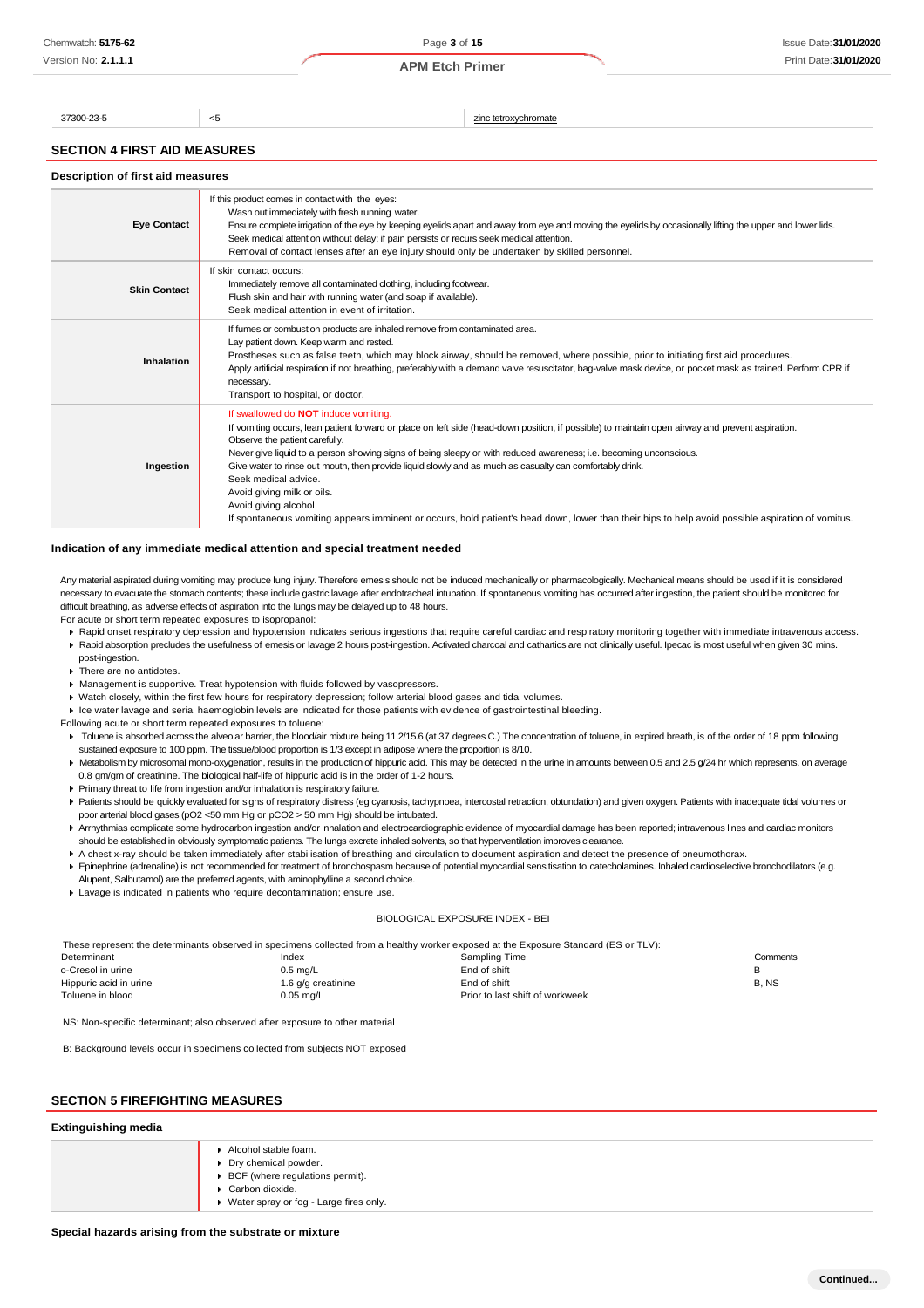| <b>Fire Incompatibility</b>    | Avoid contamination with oxidising agents i.e. nitrates, oxidising acids, chlorine bleaches, pool chlorine etc. as ignition may result                                                                                                                                                                                                                                                                                                                                                                                                                                                                                                                                                                                                                                                 |  |  |
|--------------------------------|----------------------------------------------------------------------------------------------------------------------------------------------------------------------------------------------------------------------------------------------------------------------------------------------------------------------------------------------------------------------------------------------------------------------------------------------------------------------------------------------------------------------------------------------------------------------------------------------------------------------------------------------------------------------------------------------------------------------------------------------------------------------------------------|--|--|
| <b>Advice for firefighters</b> |                                                                                                                                                                                                                                                                                                                                                                                                                                                                                                                                                                                                                                                                                                                                                                                        |  |  |
| <b>Fire Fighting</b>           | Alert Fire Brigade and tell them location and nature of hazard.<br>May be violently or explosively reactive.<br>Wear breathing apparatus plus protective gloves in the event of a fire.<br>Prevent, by any means available, spillage from entering drains or water course.<br>Consider evacuation (or protect in place).<br>Fight fire from a safe distance, with adequate cover.<br>If safe, switch off electrical equipment until vapour fire hazard removed.<br>Use water delivered as a fine spray to control the fire and cool adjacent area.<br>Avoid spraying water onto liquid pools.<br>Do not approach containers suspected to be hot.<br>Cool fire exposed containers with water spray from a protected location.<br>If safe to do so, remove containers from path of fire. |  |  |
| <b>Fire/Explosion Hazard</b>   | Liquid and vapour are highly flammable.<br>Severe fire hazard when exposed to heat, flame and/or oxidisers.<br>Vapour may travel a considerable distance to source of ignition.<br>Heating may cause expansion or decomposition leading to violent rupture of containers.<br>On combustion, may emit toxic fumes of carbon monoxide (CO).<br>Combustion products include,: carbon dioxide (CO2), other pyrolysis products typical of burning organic material Contains low boiling substance: Closed<br>containers may rupture due to pressure buildup under fire conditions. WARNING: Long standing in contact with air and light may result in the formationof<br>potentially explosive peroxides.                                                                                   |  |  |

#### **SECTION 6 ACCIDENTAL RELEASE MEASURES**

## **Personal precautions, protective equipment and emergency procedures**

| <b>Minor Spills</b> | Remove all ignition sources.<br>Clean up all spills immediately.<br>Avoid breathing vapours and contact with skin and eyes.<br>Control personal contact with the substance, by using protective equipment.<br>Contain and absorb small quantities with vermiculite or other absorbent material.<br>Wipe up.<br>Collect residues in a flammable waste container.                                                                                                                                                                                                                                                                                                                                                                                                                                                                                                                                                                                                        |
|---------------------|------------------------------------------------------------------------------------------------------------------------------------------------------------------------------------------------------------------------------------------------------------------------------------------------------------------------------------------------------------------------------------------------------------------------------------------------------------------------------------------------------------------------------------------------------------------------------------------------------------------------------------------------------------------------------------------------------------------------------------------------------------------------------------------------------------------------------------------------------------------------------------------------------------------------------------------------------------------------|
| <b>Major Spills</b> | Clear area of personnel and move upwind.<br>Alert Fire Brigade and tell them location and nature of hazard.<br>May be violently or explosively reactive.<br>Wear breathing apparatus plus protective gloves.<br>Prevent, by any means available, spillage from entering drains or water course.<br>Consider evacuation (or protect in place).<br>No smoking, naked lights or ignition sources.<br>Increase ventilation.<br>Stop leak if safe to do so.<br>Water spray or fog may be used to disperse /absorb vapour.<br>Contain spill with sand, earth or vermiculite.<br>Use only spark-free shovels and explosion proof equipment.<br>Collect recoverable product into labelled containers for recycling.<br>Absorb remaining product with sand, earth or vermiculite.<br>Collect solid residues and seal in labelled drums for disposal.<br>Wash area and prevent runoff into drains.<br>If contamination of drains or waterways occurs, advise emergency services. |
|                     |                                                                                                                                                                                                                                                                                                                                                                                                                                                                                                                                                                                                                                                                                                                                                                                                                                                                                                                                                                        |

Personal Protective Equipment advice is contained in Section 8 of the SDS.

## **SECTION 7 HANDLING AND STORAGE**

| Precautions for safe handling |  |  |  |
|-------------------------------|--|--|--|
|-------------------------------|--|--|--|

|               | ▶ Containers, even those that have been emptied, may contain explosive vapours.                                                                                 |
|---------------|-----------------------------------------------------------------------------------------------------------------------------------------------------------------|
|               | ▶ Do NOT cut, drill, grind, weld or perform similar operations on or near containers.                                                                           |
|               | Contains low boiling substance:                                                                                                                                 |
|               | Storage in sealed containers may result in pressure buildup causing violent rupture of containers not rated appropriately.                                      |
|               | ▶ Check for bulging containers.                                                                                                                                 |
|               | ▶ Vent periodically                                                                                                                                             |
|               | Always release caps or seals slowly to ensure slow dissipation of vapours                                                                                       |
|               | DO NOT allow clothing wet with material to stay in contact with skin                                                                                            |
|               | The substance accumulates peroxides which may become hazardous only if it evaporates or is distilled or otherwise treated to concentrate the peroxides. The     |
|               | substance may concentrate around the container opening for example.                                                                                             |
|               | Purchases of peroxidisable chemicals should be restricted to ensure that the chemical is used completely before it can become peroxidised.                      |
|               | A responsible person should maintain an inventory of peroxidisable chemicals or annotate the general chemical inventory to indicate which chemicals are         |
| Safe handling | In subject to peroxidation. An expiration date should be determined. The chemical should either be treated to remove peroxides or disposed of before this date. |
|               | The person or laboratory receiving the chemical should record a receipt date on the bottle. The individual opening the container should add an opening date.    |
|               | Unopened containers received from the supplier should be safe to store for 18 months.                                                                           |
|               | Opened containers should not be stored for more than 12 months.<br>٠                                                                                            |
|               | Avoid all personal contact, including inhalation.                                                                                                               |
|               | ▶ Wear protective clothing when risk of exposure occurs.                                                                                                        |
|               | Use in a well-ventilated area.                                                                                                                                  |
|               | Prevent concentration in hollows and sumps.                                                                                                                     |
|               | DO NOT enter confined spaces until atmosphere has been checked.                                                                                                 |
|               | Avoid smoking, naked lights, heat or ignition sources.                                                                                                          |
|               | ▶ When handling, DO NOT eat, drink or smoke.                                                                                                                    |
|               | ▶ Vapour may ignite on pumping or pouring due to static electricity.                                                                                            |
|               |                                                                                                                                                                 |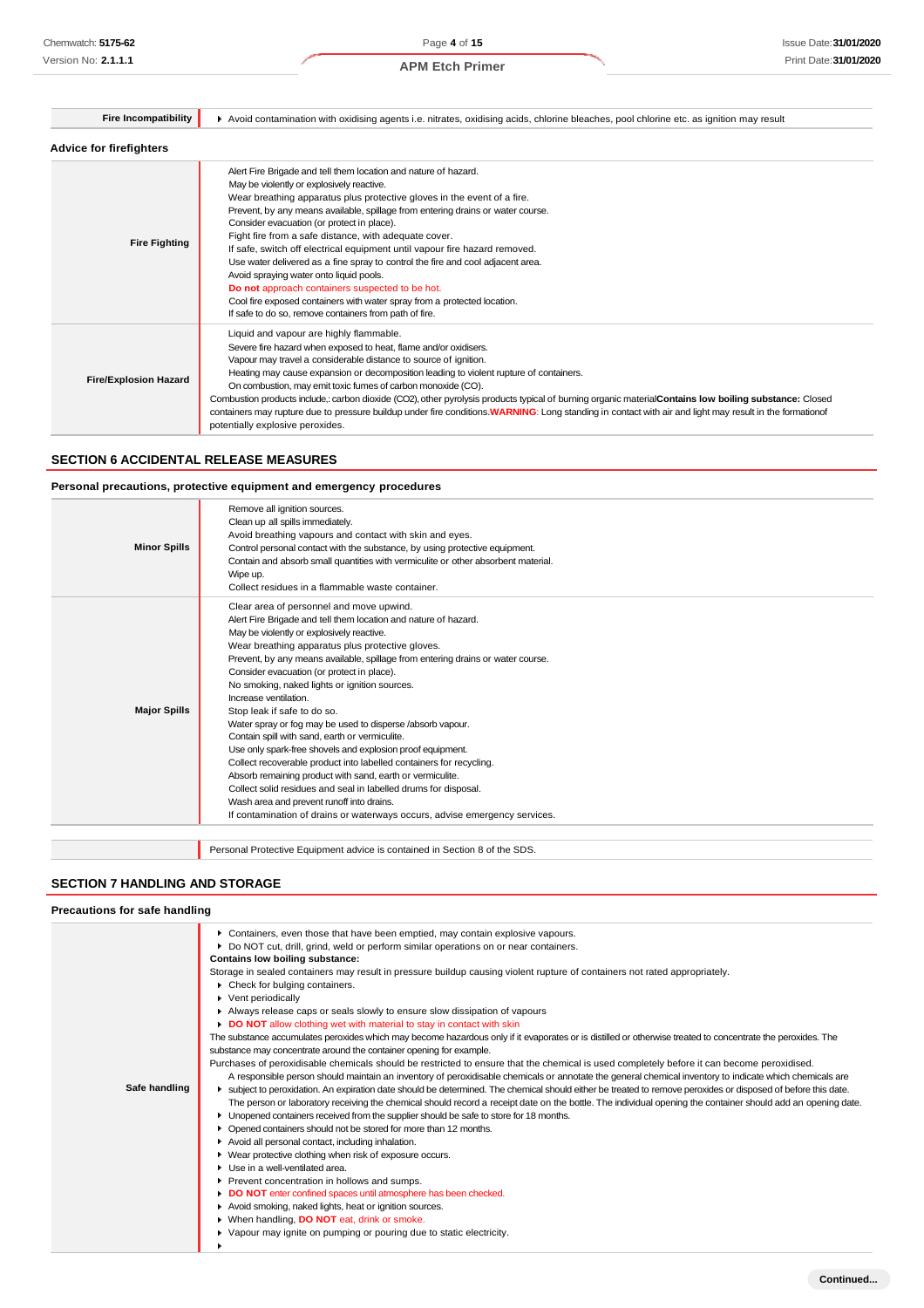#### **DO NOT** use plastic buckets. Earth and secure metal containers when dispensing or pouring product. Use spark-free tools when handling. Avoid contact with incompatible materials. Keep containers securely sealed. Avoid physical damage to containers. Always wash hands with soap and water after handling. Work clothes should be laundered separately. Use good occupational work practice. Observe manufacturer's storage and handling recommendations contained within this MSDS. Atmosphere should be regularly checked against established exposure standards to ensure safe working conditions. **Other information** Store in original containers in approved flame-proof area. No smoking, naked lights, heat or ignition sources. **DO NOT** store in pits, depressions, basements or areas where vapours may be trapped. Keep containers securely sealed. Store away from incompatible materials in a cool, dry well ventilated area. Protect containers against physical damage and check regularly for leaks. Observe manufacturer's storage and handling recommendations contained within this MSDS. **Conditions for safe storage, including any incompatibilities Suitable container DO NOT** use aluminium or galvanised containers Packing as supplied by manufacturer. Plastic containers may only be used if approved for flammable liquid. Check that containers are clearly labelled and free from leaks. For low viscosity materials (i) : Drums and jerry cans must be of the non-removable head type. (ii) : Where a can is to be used as an inner package, the can must have a screwed enclosure. For materials with a viscosity of at least 2680 cSt. (23 deg. C) For manufactured product having a viscosity of at least 250 cSt. (23 deg. C) Manufactured product that requires stirring before use and having a viscosity of at least 20 cSt (25 deg. C): (i) Removable head packaging; (ii) Cans with friction closures and (iii) low pressure tubes and cartridges may be used. Where combination packages are used, and the inner packages are of glass, there must be sufficient inert cushioning material in contact with inner and outer packages In addition, where inner packagings are glass and contain liquids of packing group I there must be sufficient inert absorbent to absorb any spillage, unless the outer packaging is a close fitting moulded plastic box and the substances are not incompatible with the plastic. **Storage incompatibility** Isopropanol (syn: isopropyl alcohol, IPA): forms ketones and unstable peroxides on contact with air or oxygen; the presence of ketones especially methyl ethyl ketone (MEK, 2-butanone) will accelerate the rate of peroxidation reacts violently with strong oxidisers, powdered aluminium (exothermic), crotonaldehyde, diethyl aluminium bromide (ignition), dioxygenyl tetrafluoroborate (ignition/ ambient temperature), chromium trioxide (ignition), potassium-tert-butoxide (ignition), nitroform (possible explosion), oleum (pressure increased in closed container), cobalt chloride, aluminium triisopropoxide, hydrogen plus palladium dust (ignition), oxygen gas, phosgene, phosgene plus iron salts (possible explosion), sodium dichromate plus sulfuric acid (exothermic/ incandescence), triisobutylaluminium reacts with phosphorus trichloride forming hydrogen chloride gas reacts, possibly violently, with alkaline earth and alkali metals, strong acids, strong caustics, acid anhydrides, halogens, aliphatic amines, aluminium isopropoxide, isocyanates, acetaldehyde, barium perchlorate (forms highly explosive perchloric ester compound), benzoyl peroxide, chromic acid, dialkylzincs, dichlorine oxide, ethylene oxide (possible explosion), hexamethylene diisocyanate (possible explosion), hydrogen peroxide (forms explosive compound), hypochlorous acid, isopropyl chlorocarbonate, lithium aluminium hydride, lithium tetrahydroaluminate, nitric acid, nitrogen dioxide, nitrogen tetraoxide (possible explosion), pentafluoroguanidine, perchloric acid (especially hot), permonosulfuric acid, phosphorus pentasulfide, tangerine oil, triethylaluminium, triisobutylaluminium, trinitromethane attacks some plastics, rubber and coatings reacts with metallic aluminium at high temperature may generate electrostatic charges Toluene: reacts violently with strong oxidisers, bromine, bromine trifluoride, chlorine, hydrochloric acid/ sulfuric acid mixture, 1,3-dichloro-5,5-dimethyl-2,4-imidazolidindione, dinitrogen tetraoxide, fluorine, concentrated nitric acid, nitrogen dioxide, silver chloride, sulfur dichloride, uranium fluoride, vinyl acetate forms explosive mixtures with strong acids, strong oxidisers, silver perchlorate, tetranitromethane is incompatible with bis-toluenediazooxide attacks some plastics, rubber and coatings may generate electrostatic charges, due to low conductivity, on flow or agitation. Vigorous reactions, sometimes amounting to explosions, can result from the contact between aromatic rings and strong oxidising agents. Aromatics can react exothermically with bases and with diazo compounds. Alcohols are incompatible with strong acids, acid chlorides, acid anhydrides, oxidising and reducing agents. reacts, possibly violently, with alkaline metals and alkaline earth metals to produce hydrogen react with strong acids, strong caustics, aliphatic amines, isocyanates, acetaldehyde, benzoyl peroxide, chromic acid, chromium oxide, dialkylzincs, dichlorine oxide, ethylene oxide, hypochlorous acid, isopropyl chlorocarbonate, lithium tetrahydroaluminate, nitrogen dioxide, pentafluoroguanidine, phosphorus halides, phosphorus pentasulfide, tangerine oil, triethylaluminium, triisobutylaluminium should not be heated above 49 deg. C. when in contact with aluminium equipment Avoid oxidising agents, acids, acid chlorides, acid anhydrides, chloroformates.

#### **SECTION 8 EXPOSURE CONTROLS / PERSONAL PROTECTION**

#### **Control parameters**

#### **OCCUPATIONAL EXPOSURE LIMITS (OEL)**

#### **INGREDIENT DATA Source Ingredient Material name TWA STEL Peak Notes** Singapore Permissible Exposure Limits of Toxic **Substances** isopropanol Isopropyl alcohol 983 mg/m3 / 400 ppm 500 mg/m3 / 1230 ppm Not Available Not Available Singapore Permissible Exposure Limits of Toxic Substances toluene Toluene (Toluol) 188 mg/m3 / 50 ppm Not Available Not Available Not Available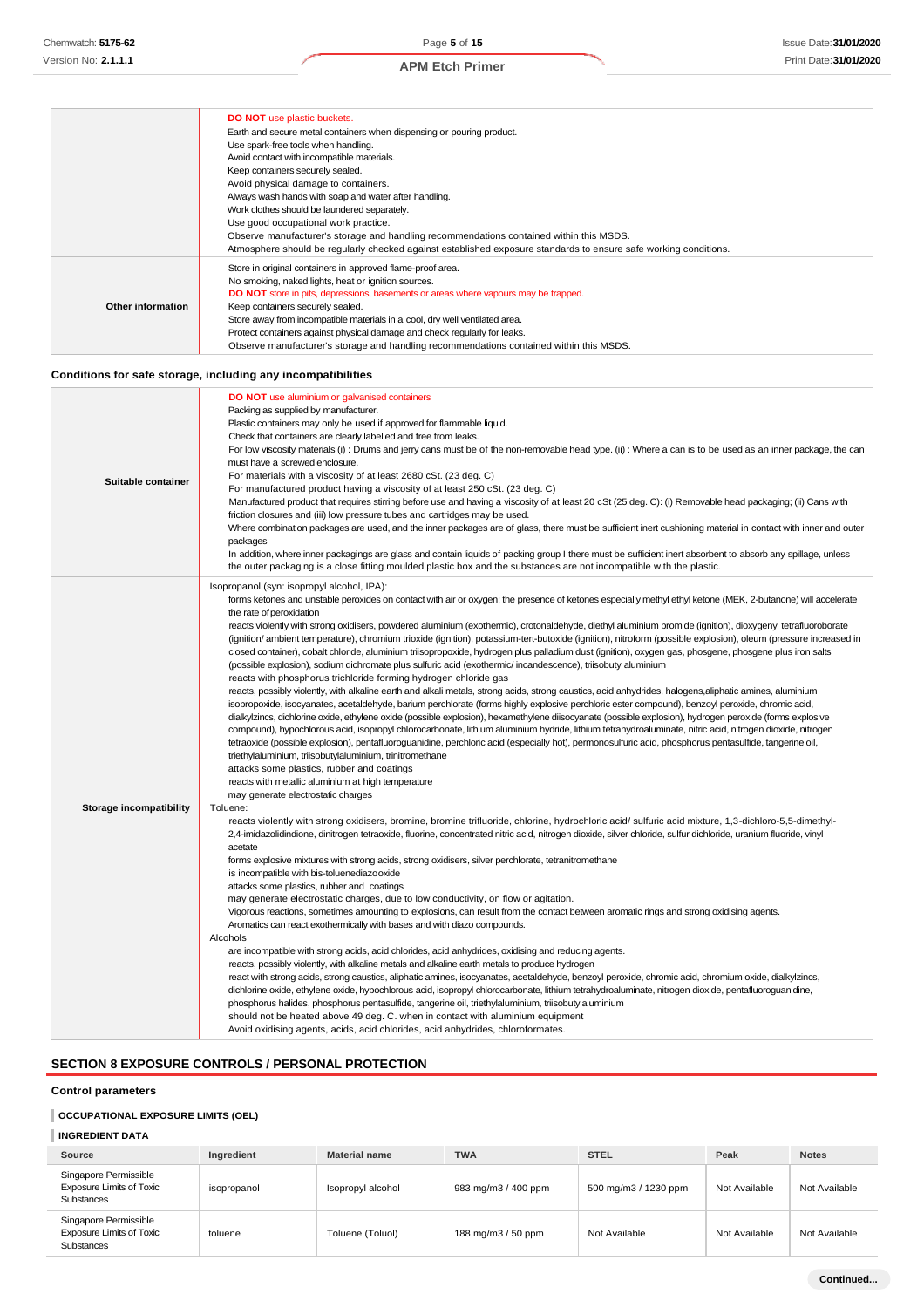| Singapore Permissible<br><b>Exposure Limits of Toxic</b><br><b>Substances</b> | ethanol              | Ethanol (Ethyl alcohol) | 1880 mg/m3 / 1000 ppm | Not Available | Not Available | Not Available |
|-------------------------------------------------------------------------------|----------------------|-------------------------|-----------------------|---------------|---------------|---------------|
| Singapore Permissible<br><b>Exposure Limits of Toxic</b><br>Substances        | zinc tetroxychromate | Zinc chromates, as Cr   | $0.01 \text{ mg/m}$ 3 | Not Available | Not Available | Not Available |
|                                                                               |                      |                         |                       |               |               |               |

**EMERGENCY LIMITS**

| Ingredient           | <b>Material name</b>     | TEEL-1        |                 | TEEL-2              | TEEL-3        |  |
|----------------------|--------------------------|---------------|-----------------|---------------------|---------------|--|
| isopropanol          | Isopropyl alcohol        | 400 ppm       |                 | $400$ ppm           | 12000 ppm     |  |
| toluene              | Toluene                  | Not Available |                 | Not Available       | Not Available |  |
| ethanol              | Ethyl alcohol; (Ethanol) | Not Available |                 | Not Available       | Not Available |  |
|                      |                          |               |                 |                     |               |  |
| Ingredient           | <b>Original IDLH</b>     |               |                 | <b>Revised IDLH</b> |               |  |
| isopropanol          | 12,000 ppm               |               |                 | 2,000 [LEL] ppm     |               |  |
| toluene              | 2,000 ppm                |               | 500 ppm         |                     |               |  |
| ethanol              | 15,000 ppm               |               | 3,300 [LEL] ppm |                     |               |  |
| zinc tetroxychromate | Not Available            |               | Not Available   |                     |               |  |

## **Exposure controls**

| Appropriate engineering<br>controls | Engineering controls are used to remove a hazard or place a barrier between the worker and the hazard. Well-designed engineering controls can be highly<br>effective in protecting workers and will typically be independent of worker interactions to provide this high level of protection.<br>The basic types of engineering controls are:<br>Process controls which involve changing the way a job activity or process is done to reduce the risk.<br>Enclosure and/or isolation of emission source which keeps a selected hazard "physically" away from the worker and ventilation that strategically "adds" and<br>"removes" air in the work environment. Ventilation can remove or dilute an air contaminant if designed properly. The design of a ventilation system must match<br>the particular process and chemical or contaminant in use.<br>Employers may need to use multiple types of controls to prevent employee overexposure.<br>Employees exposed to confirmed human carcinogens should be authorized to do so by the employer, and work in a regulated area.<br>Work should be undertaken in an isolated system such as a "glove-box". Employees should wash their hands and arms upon completion of the assigned task<br>and before engaging in other activities not associated with the isolated system.<br>Within regulated areas, the carcinogen should be stored in sealed containers, or enclosed in a closed system, including piping systems, with any sample<br>ports or openings closed while the carcinogens are contained within.<br>Open-vessel systems are prohibited.<br>Each operation should be provided with continuous local exhaust ventilation so that air movement is always from ordinary work areas to the operation.<br>Exhaust air should not be discharged to regulated areas, non-regulated areas or the external environment unless decontaminated. Clean make-up air should<br>be introduced in sufficient volume to maintain correct operation of the local exhaust system.<br>For maintenance and decontamination activities, authorized employees entering the area should be provided with and required to wear clean, impervious<br>garments, including gloves, boots and continuous-air supplied hood. Prior to removing protective garments the employee should undergo decontamination<br>and be required to shower upon removal of the garments and hood.<br>Except for outdoor systems, regulated areas should be maintained under negative pressure (with respect to non-regulated areas).<br>Local exhaust ventilation requires make-up air be supplied in equal volumes to replaced air.<br>Laboratory hoods must be designed and maintained so as to draw air inward at an average linear face velocity of 0.76 m/sec with a minimum of 0.64 m/sec.<br>Design and construction of the fume hood requires that insertion of any portion of the employees body, other than hands and arms, be disallowed. |
|-------------------------------------|-------------------------------------------------------------------------------------------------------------------------------------------------------------------------------------------------------------------------------------------------------------------------------------------------------------------------------------------------------------------------------------------------------------------------------------------------------------------------------------------------------------------------------------------------------------------------------------------------------------------------------------------------------------------------------------------------------------------------------------------------------------------------------------------------------------------------------------------------------------------------------------------------------------------------------------------------------------------------------------------------------------------------------------------------------------------------------------------------------------------------------------------------------------------------------------------------------------------------------------------------------------------------------------------------------------------------------------------------------------------------------------------------------------------------------------------------------------------------------------------------------------------------------------------------------------------------------------------------------------------------------------------------------------------------------------------------------------------------------------------------------------------------------------------------------------------------------------------------------------------------------------------------------------------------------------------------------------------------------------------------------------------------------------------------------------------------------------------------------------------------------------------------------------------------------------------------------------------------------------------------------------------------------------------------------------------------------------------------------------------------------------------------------------------------------------------------------------------------------------------------------------------------------------------------------------------------------------------------------------------------------------------------------------------------------------------------------------------------------------------------------------------------------------------------------------------------------------------------------------------------------------------------------------------------------------------------------------------------|
| <b>Personal protection</b>          |                                                                                                                                                                                                                                                                                                                                                                                                                                                                                                                                                                                                                                                                                                                                                                                                                                                                                                                                                                                                                                                                                                                                                                                                                                                                                                                                                                                                                                                                                                                                                                                                                                                                                                                                                                                                                                                                                                                                                                                                                                                                                                                                                                                                                                                                                                                                                                                                                                                                                                                                                                                                                                                                                                                                                                                                                                                                                                                                                                         |
| Eye and face protection             | Safety glasses with side shields.<br>Chemical goggles.<br>Contact lenses may pose a special hazard; soft contact lenses may absorb and concentrate irritants. A written policy document, describing the wearing of<br>lenses or restrictions on use, should be created for each workplace or task. This should include a review of lens absorption and adsorption for the class of<br>chemicals in use and an account of injury experience. Medical and first-aid personnel should be trained in their removal and suitable equipment should be<br>readily available. In the event of chemical exposure, begin eye irrigation immediately and remove contact lens as soon as practicable. Lens should be removed<br>at the first signs of eye redness or irritation - lens should be removed in a clean environment only after workers have washed hands thoroughly. [CDC NIOSH<br>Current Intelligence Bulletin 59], [AS/NZS 1336 or national equivalent]                                                                                                                                                                                                                                                                                                                                                                                                                                                                                                                                                                                                                                                                                                                                                                                                                                                                                                                                                                                                                                                                                                                                                                                                                                                                                                                                                                                                                                                                                                                                                                                                                                                                                                                                                                                                                                                                                                                                                                                                              |
| <b>Skin protection</b>              | See Hand protection below                                                                                                                                                                                                                                                                                                                                                                                                                                                                                                                                                                                                                                                                                                                                                                                                                                                                                                                                                                                                                                                                                                                                                                                                                                                                                                                                                                                                                                                                                                                                                                                                                                                                                                                                                                                                                                                                                                                                                                                                                                                                                                                                                                                                                                                                                                                                                                                                                                                                                                                                                                                                                                                                                                                                                                                                                                                                                                                                               |
| <b>Hands/feet protection</b>        | Wear chemical protective gloves, e.g. PVC.<br>▶ Wear safety footwear or safety gumboots, e.g. Rubber<br>NOTE:<br>The material may produce skin sensitisation in predisposed individuals. Care must be taken, when removing gloves and other protective equipment, to avoid<br>all possible skin contact.<br>▶ Contaminated leather items, such as shoes, belts and watch-bands should be removed and destroyed.<br>The selection of suitable gloves does not only depend on the material, but also on further marks of quality which vary from manufacturer to manufacturer. Where<br>the chemical is a preparation of several substances, the resistance of the glove material can not be calculated in advance and has therefore to be checked prior<br>to the application.<br>The exact break through time for substances has to be obtained from the manufacturer of the protective gloves and has to be observed when making a final<br>choice.<br>Suitability and durability of glove type is dependent on usage. Important factors in the selection of gloves include:<br>Frequency and duration of contact,<br>chemical resistance of glove material,<br>glove thickness and<br>$\bullet$ dexterity<br>Select gloves tested to a relevant standard (e.g. Europe EN 374, US F739, AS/NZS 2161.1 or national equivalent).<br>> When prolonged or frequently repeated contact may occur, a glove with a protection class of 5 or higher (breakthrough time greater than 240 minutes<br>according to EN 374, AS/NZS 2161.10.1 or national equivalent) is recommended.<br>▶ When only brief contact is expected, a glove with a protection class of 3 or higher (breakthrough time greater than 60 minutes according to EN 374, AS/NZS                                                                                                                                                                                                                                                                                                                                                                                                                                                                                                                                                                                                                                                                                                                                                                                                                                                                                                                                                                                                                                                                                                                                                                                                                               |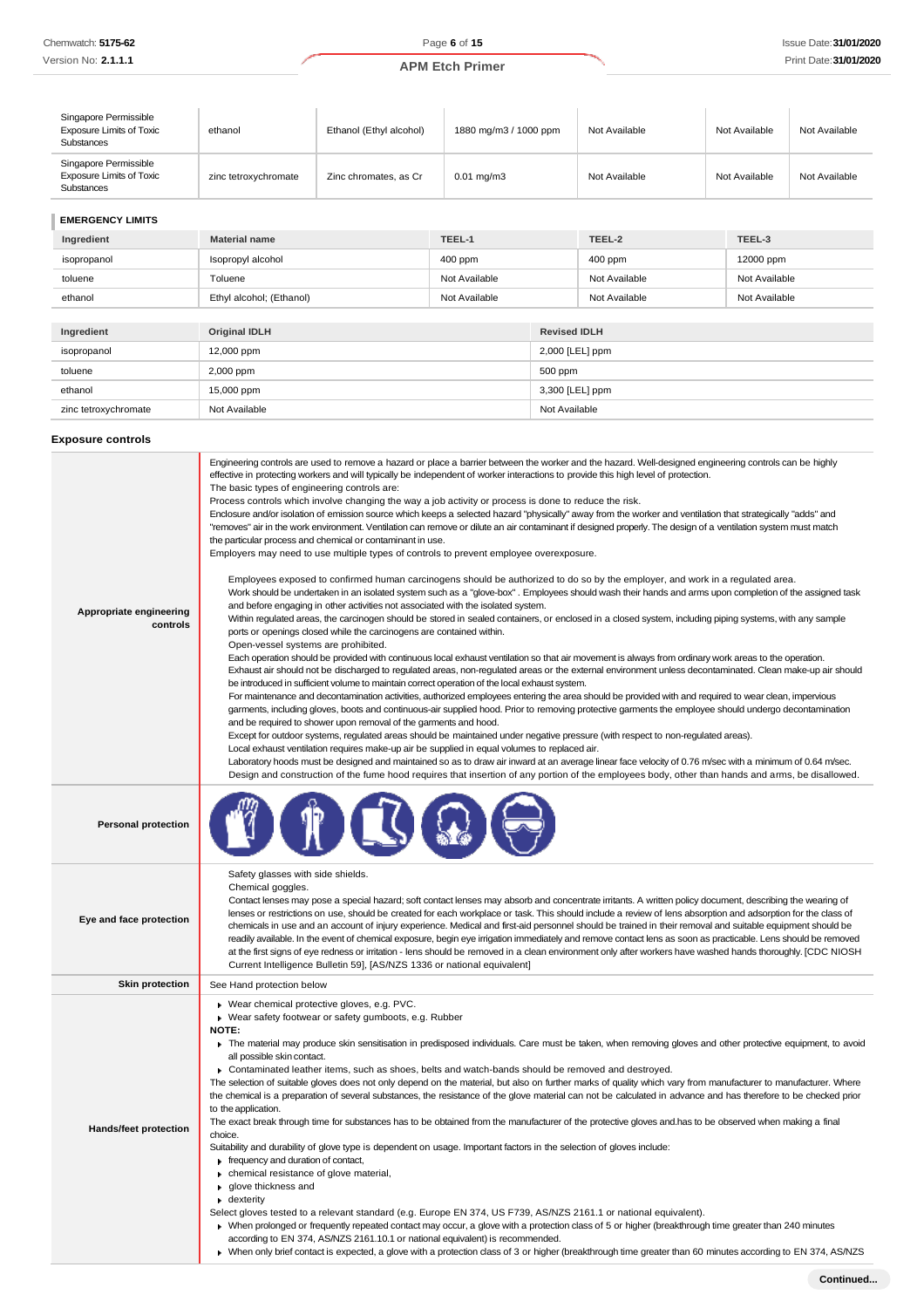|                                  | 2161.10.1 or national equivalent) is recommended.<br>Some glove polymer types are less affected by movement and this should be taken into account when considering gloves for long-term use.<br>Contaminated gloves should be replaced.<br>Gloves must only be wom on clean hands. After using gloves, hands should be washed and dried thoroughly. Application of a non-perfumed moisturiser is<br>recommended.                                                                                                                                                                                                                                                                                                                                                                                                                                                                                                                                                                                                                                                                                                                                                                                                                                                                                                                                                                                                                                                                                                                                                                                                                                                                                                                                                                                                                                                                                                                                                                                                                                                                                                                                                                                                                                                                                                                                                                                                                                                                                                                                                                                                                                                                                                                                                                                                              |
|----------------------------------|-------------------------------------------------------------------------------------------------------------------------------------------------------------------------------------------------------------------------------------------------------------------------------------------------------------------------------------------------------------------------------------------------------------------------------------------------------------------------------------------------------------------------------------------------------------------------------------------------------------------------------------------------------------------------------------------------------------------------------------------------------------------------------------------------------------------------------------------------------------------------------------------------------------------------------------------------------------------------------------------------------------------------------------------------------------------------------------------------------------------------------------------------------------------------------------------------------------------------------------------------------------------------------------------------------------------------------------------------------------------------------------------------------------------------------------------------------------------------------------------------------------------------------------------------------------------------------------------------------------------------------------------------------------------------------------------------------------------------------------------------------------------------------------------------------------------------------------------------------------------------------------------------------------------------------------------------------------------------------------------------------------------------------------------------------------------------------------------------------------------------------------------------------------------------------------------------------------------------------------------------------------------------------------------------------------------------------------------------------------------------------------------------------------------------------------------------------------------------------------------------------------------------------------------------------------------------------------------------------------------------------------------------------------------------------------------------------------------------------------------------------------------------------------------------------------------------------|
| <b>Body protection</b>           | See Other protection below                                                                                                                                                                                                                                                                                                                                                                                                                                                                                                                                                                                                                                                                                                                                                                                                                                                                                                                                                                                                                                                                                                                                                                                                                                                                                                                                                                                                                                                                                                                                                                                                                                                                                                                                                                                                                                                                                                                                                                                                                                                                                                                                                                                                                                                                                                                                                                                                                                                                                                                                                                                                                                                                                                                                                                                                    |
| Other protection<br>$\cdot$<br>٠ | Employees working with confirmed human carcinogens should be provided with, and be required to wear, clean, full body protective clothing (smocks,<br>coveralls, or long-sleeved shirt and pants), shoe covers and gloves prior to entering the regulated area. [AS/NZS ISO 6529:2006 or national equivalent]<br>Employees engaged in handling operations involving carcinogens should be provided with, and required to wear and use half-face filter-type respirators with<br>filters for dusts, mists and fumes, or air purifying canisters or cartridges. A respirator affording higher levels of protection may be substituted. [AS/NZS 1715<br>or national equivalent]<br>Emergency deluge showers and eyewash fountains, supplied with potable water, should be located near, within sight of, and on the same level with locations<br>where direct exposure is likely.<br>Prior to each exit from an area containing confirmed human carcinogens, employees should be required to remove and leave protective clothing and<br>equipment at the point of exit and at the last exit of the day, to place used clothing and equipment in impervious containers at the point of exit for purposes of<br>decontamination or disposal. The contents of such impervious containers must be identified with suitable labels. For maintenance and decontamination<br>activities, authorized employees entering the area should be provided with and required to wear clean, impervious garments, including gloves, boots and<br>continuous-air supplied hood.<br>Prior to removing protective garments the employee should undergo decontamination and be required to shower upon removal of the garments and hood.<br>Overalls.<br>PVC Apron.<br>PVC protective suit may be required if exposure severe.<br>Eyewash unit.<br>Ensure there is ready access to a safety shower.<br>Some plastic personal protective equipment (PPE) (e.g. gloves, aprons, overshoes) are not recommended as they may produce static electricity.<br>For large scale or continuous use wear tight-weave non-static clothing (no metallic fasteners, cuffs or pockets).<br>Non sparking safety or conductive footwear should be considered. Conductive footwear describes a boot or shoe with a sole made from a conductive compound<br>chemically bound to the bottom components, for permanent control to electrically ground the foot an shall dissipate static electricity from the body to reduce the<br>possibility of ignition of volatile compounds. Electrical resistance must range between 0 to 500,000 ohms. Conductive shoes should be stored in lockers close<br>to the room in which they are worn. Personnel who have been issued conductive footwear should not wear them from their place of work to their homes and<br>return. |
| <b>Thermal hazards</b>           | Not Available                                                                                                                                                                                                                                                                                                                                                                                                                                                                                                                                                                                                                                                                                                                                                                                                                                                                                                                                                                                                                                                                                                                                                                                                                                                                                                                                                                                                                                                                                                                                                                                                                                                                                                                                                                                                                                                                                                                                                                                                                                                                                                                                                                                                                                                                                                                                                                                                                                                                                                                                                                                                                                                                                                                                                                                                                 |

#### **Recommended material(s)**

**GLOVE SELECTION INDEX**

Glove selection is based on a modified presentation of the:

*"***Forsberg Clothing Performance Index".**

The effect(s) of the following substance(s) are taken into account in the *computergenerated* selection:

APM Etch Primer

| <b>Material</b>       | CPI |
|-----------------------|-----|
| <b>BUTYL</b>          | C   |
| CPE                   | C   |
| NAT+NEOPR+NITRILE     | C   |
| <b>NATURAL RUBBER</b> | C   |
| NATURAL+NEOPRENE      | C   |
| <b>NEOPRENE</b>       | C   |
| NEOPRENE/NATURAL      | C   |
| <b>NITRILE</b>        | C   |
| NITRILE+PVC           | C   |
| PE/EVAL/PE            | C   |
| <b>PVA</b>            | C   |
| <b>PVC</b>            | C   |
| SARANEX-23            | C   |
| SARANEX-23 2-PLY      | C   |
| <b>TEFLON</b>         | C   |
| <b>VITON</b>          | C   |
| VITON/CHLOROBUTYL     | C   |
| <b>VITON/NEOPRENE</b> | C   |

\* CPI - Chemwatch Performance Index

A: Best Selection

B: Satisfactory; may degrade after 4 hours continuous immersion

C: Poor to Dangerous Choice for other than short term immersion

**NOTE**: As a series of factors will influence the actual performance of the glove, a final selection must be based on detailed observation. -

\* Where the glove is to be used on a short term, casual or infrequent basis, factors such as "feel" or convenience (e.g. disposability), may dictate a choice of gloves which might otherwise be unsuitable following long-term or frequent use. A qualified practitioner should be consulted.

## **SECTION 9 PHYSICAL AND CHEMICAL PROPERTIES**

#### **Respiratory protection**

Type A Filter of sufficient capacity. (AS/NZS 1716 & 1715, EN 143:2000 & 149:2001, ANSI Z88 or national equivalent)

Where the concentration of gas/particulates in the breathing zone, approaches or exceeds the "Exposure Standard" (or ES), respiratory protection is required.

Degree of protection varies with both face-piece and Class of filter; the nature of protection varies with Type of filter.

| <b>Required Minimum</b><br><b>Protection Factor</b> | Half-Face<br>Respirator | <b>Full-Face</b><br>Respirator | <b>Powered Air</b><br>Respirator |
|-----------------------------------------------------|-------------------------|--------------------------------|----------------------------------|
| up to $10 \times ES$                                | A-AUS / Class 1         | -                              | A-PAPR-AUS /<br>Class 1          |
| up to $50 \times ES$                                | Air-line*               | $\overline{\phantom{a}}$       | -                                |
| up to $100 \times ES$                               | -                       | $A-3$                          | -                                |
| $100 + x ES$                                        | -                       | Air-line**                     | $\overline{\phantom{a}}$         |

\* - Continuous-flow; \*\* - Continuous-flow or positive pressure demand A(All classes) = Organic vapours, B AUS or B1 = Acid gasses, B2 = Acid gas or hydrogen cyanide(HCN), B3 = Acid gas or hydrogen cyanide(HCN), E = Sulfur dioxide(SO2), G = Agricultural chemicals,  $K =$  Ammonia(NH3), Hg = Mercury, NO = Oxides of nitrogen, MB = Methyl bromide, AX = Low boiling point organic compounds(below 65 degC)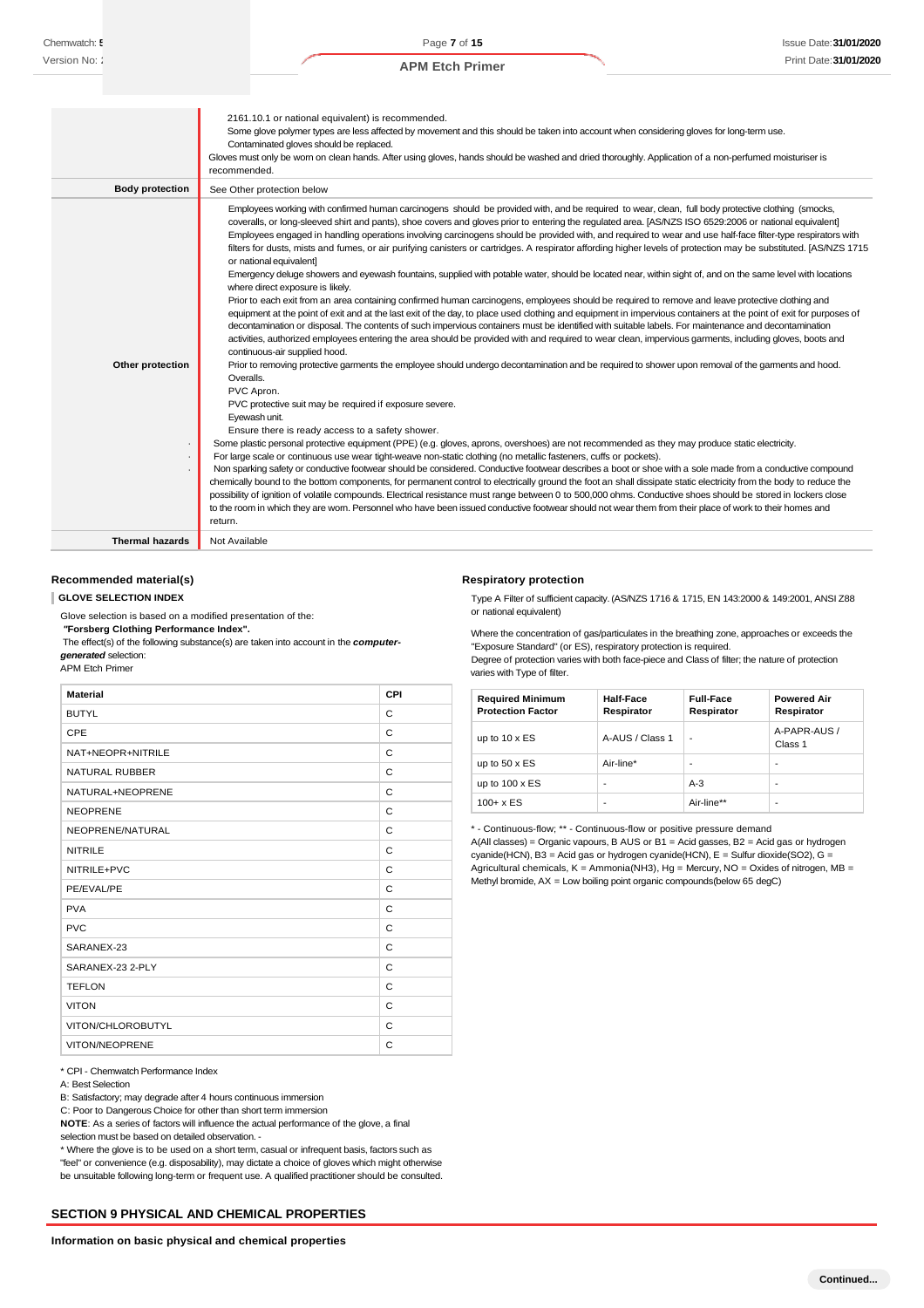| Appearance                                      | Coloured highly flammable liquid; does not mix with water. Viscosity: ~60KU |                                                   |                |
|-------------------------------------------------|-----------------------------------------------------------------------------|---------------------------------------------------|----------------|
|                                                 |                                                                             |                                                   |                |
| <b>Physical state</b>                           | Liquid                                                                      | Relative density (Water = 1)                      | $0.92 - 1.02$  |
| Odour                                           | Not Available                                                               | <b>Partition coefficient</b><br>n-octanol / water | Not Available  |
| Odour threshold                                 | Not Available                                                               | <b>Auto-ignition temperature</b><br>$(^{\circ}C)$ | Not Available  |
| pH (as supplied)                                | Not Applicable                                                              | <b>Decomposition</b><br>temperature               | Not Available  |
| <b>Melting point / freezing</b><br>point (°C)   | Not Available                                                               | <b>Viscosity (cSt)</b>                            | Not Available  |
| Initial boiling point and<br>boiling range (°C) | Not Available                                                               | Molecular weight (g/mol)                          | Not Applicable |
| Flash point (°C)                                | 4                                                                           | <b>Taste</b>                                      | Not Available  |
| <b>Evaporation rate</b>                         | Not Available                                                               | <b>Explosive properties</b>                       | Not Available  |
| Flammability                                    | HIGHLY FLAMMABLE.                                                           | <b>Oxidising properties</b>                       | Not Available  |
| Upper Explosive Limit (%)                       | Not Available                                                               | Surface Tension (dyn/cm or<br>$mN/m$ )            | Not Available  |
| Lower Explosive Limit (%)                       | Not Available                                                               | <b>Volatile Component (%vol)</b>                  | 80-90          |
| Vapour pressure (kPa)                           | Not Available                                                               | Gas group                                         | Not Available  |
| Solubility in water (g/L)                       | Immiscible                                                                  | pH as a solution (1%)                             | Not Applicable |
| Vapour density (Air = 1)                        | Not Available                                                               | VOC g/L                                           | Not Available  |

## **SECTION 10 STABILITY AND REACTIVITY**

| Reactivity                            | See section 7                                                                                                                    |
|---------------------------------------|----------------------------------------------------------------------------------------------------------------------------------|
| <b>Chemical stability</b>             | Unstable in the presence of incompatible materials.<br>Product is considered stable.<br>Hazardous polymerisation will not occur. |
| Possibility of hazardous<br>reactions | See section 7                                                                                                                    |
| <b>Conditions to avoid</b>            | See section 7                                                                                                                    |
| Incompatible materials                | See section 7                                                                                                                    |
| Hazardous decomposition<br>products   | See section 5                                                                                                                    |

## **SECTION 11 TOXICOLOGICAL INFORMATION**

## **Information on toxicological effects**

|           | and vertigo.                                                     | Inhalation of vapours may cause drowsiness and dizziness. This may be accompanied by sleepiness, reduced alertness, loss of reflexes, lack of co-ordination,                                                                                                                                                                                                                                                                                                                                                                                                                                                                     |
|-----------|------------------------------------------------------------------|----------------------------------------------------------------------------------------------------------------------------------------------------------------------------------------------------------------------------------------------------------------------------------------------------------------------------------------------------------------------------------------------------------------------------------------------------------------------------------------------------------------------------------------------------------------------------------------------------------------------------------|
|           | individual.                                                      | Inhalation of vapours or aerosols (mists, fumes), generated by the material during the course of normal handling, may be damaging to the health of the                                                                                                                                                                                                                                                                                                                                                                                                                                                                           |
|           | lung damage.                                                     | There is some evidence to suggest that the material can cause respiratory irritation in some persons. The body's response to such irritation can cause further                                                                                                                                                                                                                                                                                                                                                                                                                                                                   |
|           | anaesthetics.                                                    | The acute toxicity of inhaled alkylbenzenes is best described by central nervous system depression. As a rule, these compounds may also act as general                                                                                                                                                                                                                                                                                                                                                                                                                                                                           |
|           |                                                                  | Systemic poisoning produced by general anaesthesia is characterised by lightheadedness, nervousness, apprehension, euphoria, confusion, dizziness,<br>drowsiness, tinnitus, blurred or double vision, vomiting and sensations of heat, cold or numbness, twitching, tremors, convulsions, unconsciousness and<br>respiratory depression and arrest. Cardiac arrest may result from cardiovascular collapse. Bradycardia, and hypotension may also be produced.<br>Inhaled alkylbenzene vapours cause death in animals at air levels that are relatively similar (typically LC50s are in the range 5000 -8000 ppm for 4 to 8 hour |
| Inhaled   |                                                                  | exposures). It is likely that acute inhalation exposure to alkylbenzenes resembles that to general anaesthetics.<br>Alkylbenzenes are not generally toxic other than at high levels of exposure. This may be because their metabolites have a low order of toxicity and are easily<br>excreted. There is little or no evidence to suggest that metabolic pathways can become saturated leading to spillover to alternate pathways. Nor is there<br>evidence that toxic reactive intermediates, which may produce subsequent toxic or mutagenic effects, are formed                                                               |
|           | slowing of reflexes, fatigue and inco-ordination.                | Animal testing shows that the most common signs of inhalation overdose is inco-ordination and drowsiness.<br>Aliphatic alcohols with more than 3-carbons cause headache, dizziness, drowsiness, muscle weakness and delirium, central depression, coma, seizures and<br>behavioural changes. Secondary respiratory depression and failure, as well as low blood pressure and irregular heart rhythms, may follow.<br>Inhalation of high concentrations of gas/vapour causes lung irritation with coughing and nausea, central nervous depression with headache and dizziness,                                                    |
|           | histopathological changes in the nasal canal and auditory canal. | The odour of isopropanol may give some warning of exposure, but odour fatigue may occur. Inhalation of isopropanol may produce irritation of the nose and<br>throat with sneezing, sore throat and runny nose. The effects in animals subject to a single exposure, by inhalation, included inactivity or anaesthesia and                                                                                                                                                                                                                                                                                                        |
|           | damage to the health of the individual.                          | Accidental ingestion of the material may be harmful; animal experiments indicate that ingestion of less than 150 gram may be fatal or may produce serious<br>Swallowing of the liquid may cause aspiration into the lungs with the risk of chemical pneumonitis; serious consequences may result. (ICSC13733)<br>Overexposure to non-ring alcohols causes nervous system symptoms. These include headache, muscle weakness and inco-ordination, giddiness, confusion,                                                                                                                                                            |
| Ingestion | delirium and coma.<br>body:                                      | Ingestion of ethanol (ethyl alcohol, "alcohol") may produce nausea, vomiting, bleeding from the digestive tract, abdominal pain, and diarrhoea. Effects on the                                                                                                                                                                                                                                                                                                                                                                                                                                                                   |
|           | <b>Blood concentration</b>                                       | Effects                                                                                                                                                                                                                                                                                                                                                                                                                                                                                                                                                                                                                          |
|           |                                                                  |                                                                                                                                                                                                                                                                                                                                                                                                                                                                                                                                                                                                                                  |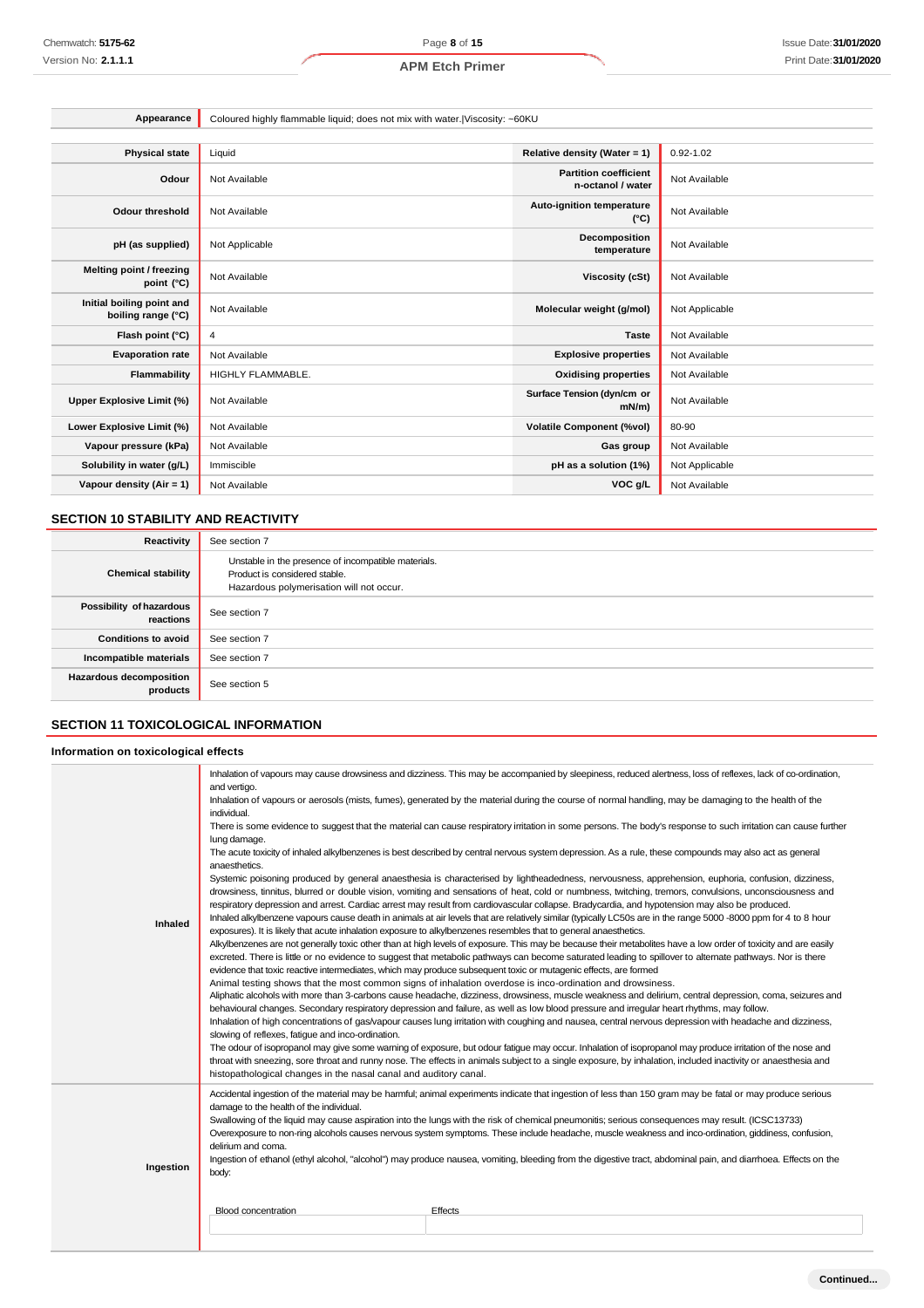|                        | $<$ 1.5 g/L                                                                                                                                                                                                                                                                                                                                                                                                                                                                                                                                                                                                                                                                                                                                                                                                                                                                                                                                                                                                                                                                                                                                                                                                                                                                                                                                                                                                                                                                                                                                                                                                                                                                                                                                                                                                                                                                                                                                                                                                                                                                                                                                                                                                                                                                                                                                                                                                                                                                                                                                                                                                                                                                                                                                                                                                           | Mild: impaired vision, co-ordination and<br>reaction time; emotional instability                                                                                                                                                                                                                                                                                                                                                                                                                                    |                                                                                                                                                                                                                                                                                                                                                                                                                                                                                                                                                                                                                                                           |
|------------------------|-----------------------------------------------------------------------------------------------------------------------------------------------------------------------------------------------------------------------------------------------------------------------------------------------------------------------------------------------------------------------------------------------------------------------------------------------------------------------------------------------------------------------------------------------------------------------------------------------------------------------------------------------------------------------------------------------------------------------------------------------------------------------------------------------------------------------------------------------------------------------------------------------------------------------------------------------------------------------------------------------------------------------------------------------------------------------------------------------------------------------------------------------------------------------------------------------------------------------------------------------------------------------------------------------------------------------------------------------------------------------------------------------------------------------------------------------------------------------------------------------------------------------------------------------------------------------------------------------------------------------------------------------------------------------------------------------------------------------------------------------------------------------------------------------------------------------------------------------------------------------------------------------------------------------------------------------------------------------------------------------------------------------------------------------------------------------------------------------------------------------------------------------------------------------------------------------------------------------------------------------------------------------------------------------------------------------------------------------------------------------------------------------------------------------------------------------------------------------------------------------------------------------------------------------------------------------------------------------------------------------------------------------------------------------------------------------------------------------------------------------------------------------------------------------------------------------|---------------------------------------------------------------------------------------------------------------------------------------------------------------------------------------------------------------------------------------------------------------------------------------------------------------------------------------------------------------------------------------------------------------------------------------------------------------------------------------------------------------------|-----------------------------------------------------------------------------------------------------------------------------------------------------------------------------------------------------------------------------------------------------------------------------------------------------------------------------------------------------------------------------------------------------------------------------------------------------------------------------------------------------------------------------------------------------------------------------------------------------------------------------------------------------------|
|                        | 1.5-3.0 g/L                                                                                                                                                                                                                                                                                                                                                                                                                                                                                                                                                                                                                                                                                                                                                                                                                                                                                                                                                                                                                                                                                                                                                                                                                                                                                                                                                                                                                                                                                                                                                                                                                                                                                                                                                                                                                                                                                                                                                                                                                                                                                                                                                                                                                                                                                                                                                                                                                                                                                                                                                                                                                                                                                                                                                                                                           | Moderate: Slurred speech, confusion,<br>inco-ordination, emotional instability,<br>disturbances in perception and senses,<br>possible blackouts, and impaired<br>objective performance in standardized<br>tests. Possible double vision, flushing,<br>fast heart rate, sweating and incontinence.<br>Slow breathing may occur rarely and fast<br>breathing may develop in cases of<br>metabolic acidosis, low blood sugar<br>and low blood potassium.<br>Central nervous system depression may<br>progress to coma. |                                                                                                                                                                                                                                                                                                                                                                                                                                                                                                                                                                                                                                                           |
|                        | $3-5$ g/L                                                                                                                                                                                                                                                                                                                                                                                                                                                                                                                                                                                                                                                                                                                                                                                                                                                                                                                                                                                                                                                                                                                                                                                                                                                                                                                                                                                                                                                                                                                                                                                                                                                                                                                                                                                                                                                                                                                                                                                                                                                                                                                                                                                                                                                                                                                                                                                                                                                                                                                                                                                                                                                                                                                                                                                                             | Severe: cold clammy skin, low body<br>temperature and low blood pressure.<br>Atrial fibrillation and heart block have been<br>reported. Depression of breathing may<br>occur, respiratory failure may follow<br>serious poisoning, choking on vomit may<br>result in lung inflammation and swelling.<br>Convulsions due to severe low blood sugar<br>may also occur. Acute liver inflammation<br>may develop.                                                                                                       |                                                                                                                                                                                                                                                                                                                                                                                                                                                                                                                                                                                                                                                           |
|                        | irritation, and inactivity or anaesthesia.<br>gastritis and vomiting are more prominent. Ingestion may cause nausea, vomiting, and diarrhoea.<br>There is evidence that a slight tolerance to isopropanol may be acquired.                                                                                                                                                                                                                                                                                                                                                                                                                                                                                                                                                                                                                                                                                                                                                                                                                                                                                                                                                                                                                                                                                                                                                                                                                                                                                                                                                                                                                                                                                                                                                                                                                                                                                                                                                                                                                                                                                                                                                                                                                                                                                                                                                                                                                                                                                                                                                                                                                                                                                                                                                                                            |                                                                                                                                                                                                                                                                                                                                                                                                                                                                                                                     | Following ingestion, a single exposure to isopropyl alcohol produced lethargy and non-specific effects such as weight loss and irritation. Ingestion of<br>near-lethal doses of isopropanol produces histopathological changes of the stomach, lungs and kidneys, incoordination, lethargy, gastrointestinal tract<br>Swallowing 10 ml. of isopropanol may cause serious injury; 100 ml. may be fatal if not promptly treated. The adult single lethal doses is approximately 250 ml.<br>The toxicity of isopropanol is twice that of ethanol and the symptoms of intoxication appear to be similar except for the absence of an initial euphoric effect; |
| <b>Skin Contact</b>    | The material may cause moderate inflammation of the skin either following direct contact or after a delay of some time. Repeated exposure can cause contact<br>dermatitis which is characterised by redness, swelling and blistering.<br>Repeated exposure may cause skin cracking, flaking or drying following normal handling and use.<br>Skin contact with the material may damage the health of the individual; systemic effects may result following absorption.<br>Most liquid alcohols appear to act as primary skin irritants in humans. Significant percutaneous absorption occurs in rabbits but not apparently in man.<br>Open cuts, abraded or irritated skin should not be exposed to this material<br>Entry into the blood-stream, through, for example, cuts, abrasions or lesions, may produce systemic injury with harmful effects. Examine the skin prior to the use<br>of the material and ensure that any external damage is suitably protected.                                                                                                                                                                                                                                                                                                                                                                                                                                                                                                                                                                                                                                                                                                                                                                                                                                                                                                                                                                                                                                                                                                                                                                                                                                                                                                                                                                                                                                                                                                                                                                                                                                                                                                                                                                                                                                                  |                                                                                                                                                                                                                                                                                                                                                                                                                                                                                                                     |                                                                                                                                                                                                                                                                                                                                                                                                                                                                                                                                                                                                                                                           |
| Eye                    | Direct contact of the eye with ethanol (alcohol) may cause an immediate stinging and burning sensation, with reflex closure of the lid, and a temporary, tearing<br>injury to the cornea together with redness of the conjunctiva. Discomfort may last 2 days but usually the injury heals without treatment.<br>Isopropanol vapour may cause mild eye irritation at 400 ppm. Splashes may cause severe eye irritation, possible comeal burns and eye damage. Eye contact<br>may cause tearing or blurring of vision.<br>There is evidence that material may produce eye irritation in some persons and produce eye damage 24 hours or more after instillation. Severe inflammation<br>may be expected with pain.<br>The liquid produces a high level of eye discomfort and is capable of causing pain and severe conjunctivitis. Corneal injury may develop, with possible<br>permanent impairment of vision, if not promptly and adequately treated.                                                                                                                                                                                                                                                                                                                                                                                                                                                                                                                                                                                                                                                                                                                                                                                                                                                                                                                                                                                                                                                                                                                                                                                                                                                                                                                                                                                                                                                                                                                                                                                                                                                                                                                                                                                                                                                                |                                                                                                                                                                                                                                                                                                                                                                                                                                                                                                                     |                                                                                                                                                                                                                                                                                                                                                                                                                                                                                                                                                                                                                                                           |
| Chronic                | Skin contact with the material is more likely to cause a sensitisation reaction in some persons compared to the general population.<br>There is sufficient evidence to suggest that this material directly causes cancer in humans.<br>Harmful: danger of serious damage to health by prolonged exposure through inhalation.<br>This material can cause serious damage if one is exposed to it for long periods. It can be assumed that it contains a substance which can produce severe<br>defects.<br>Based on experience with animal studies, exposure to the material may result in toxic effects to the development of the foetus, at levels which do not cause<br>significant toxic effects to the mother.<br>Substance accumulation, in the human body, may occur and may cause some concern following repeated or long-term occupational exposure.<br>There is some evidence that inhaling this product is more likely to cause a sensitisation reaction in some persons compared to the general population.<br>Prolonged exposure to ethanol may cause damage to the liver and cause scarring. It may also worsen damage caused by other agents.<br>Intentional abuse (glue sniffing) or occupational exposure to toluene can result in chronic habituation. Chronic abuse has caused inco-ordination, tremors of<br>the extremeties (due to widespread cerebrum withering), headache, abnormal speech, temporary memory loss, convulsions, coma, drowsiness, reduced colour<br>perception, blindness, nystagmus (rapid, involuntary eye movements), hearing loss leading to deafness and milddementia.<br>Long term or repeated ingestion exposure of isopropanol may produce incoordination, lethargy and reduced weight gain.<br>Repeated inhalation exposure to isopropanol may produce narcosis, incoordination and liver degeneration. Animal data show developmental effects only at<br>exposure levels that produce toxic effects in the adult animals. Isopropanol does not cause genetic damage in bacterial or mammalian cell cultures or in<br>animals.<br>There are inconclusive reports of human sensitisation from skin contact with isopropanol. Chronic alcoholics are more tolerant of systemic isopropanol than<br>are persons who do not consume alcohol; alcoholics have survived as much as 500 ml. of 70% isopropanol.<br>Continued voluntary drinking of a 2.5% aqueous solution through two successive generations of rats produced no reproductive effects.<br>NOTE: Commercial isopropanol does not contain "isopropyl oil". An excess incidence of sinus and laryngeal cancers in isopropanol production workers has<br>been shown to be caused by the byproduct "isopropyl oil". Changes in the production processes now ensure that no byproduct is formed. Production changes |                                                                                                                                                                                                                                                                                                                                                                                                                                                                                                                     |                                                                                                                                                                                                                                                                                                                                                                                                                                                                                                                                                                                                                                                           |
| <b>APM Etch Primer</b> | include use of dilute sulfuric acid at higher temperatures.<br>Not Available                                                                                                                                                                                                                                                                                                                                                                                                                                                                                                                                                                                                                                                                                                                                                                                                                                                                                                                                                                                                                                                                                                                                                                                                                                                                                                                                                                                                                                                                                                                                                                                                                                                                                                                                                                                                                                                                                                                                                                                                                                                                                                                                                                                                                                                                                                                                                                                                                                                                                                                                                                                                                                                                                                                                          |                                                                                                                                                                                                                                                                                                                                                                                                                                                                                                                     | Not Available                                                                                                                                                                                                                                                                                                                                                                                                                                                                                                                                                                                                                                             |

**TOXICITY IRRITATION**

Dermal (rabbit) LD50: 12792 mg/kg<sup>[1]</sup> Eye (rabbit): 10 mg - moderate

**isopropanol**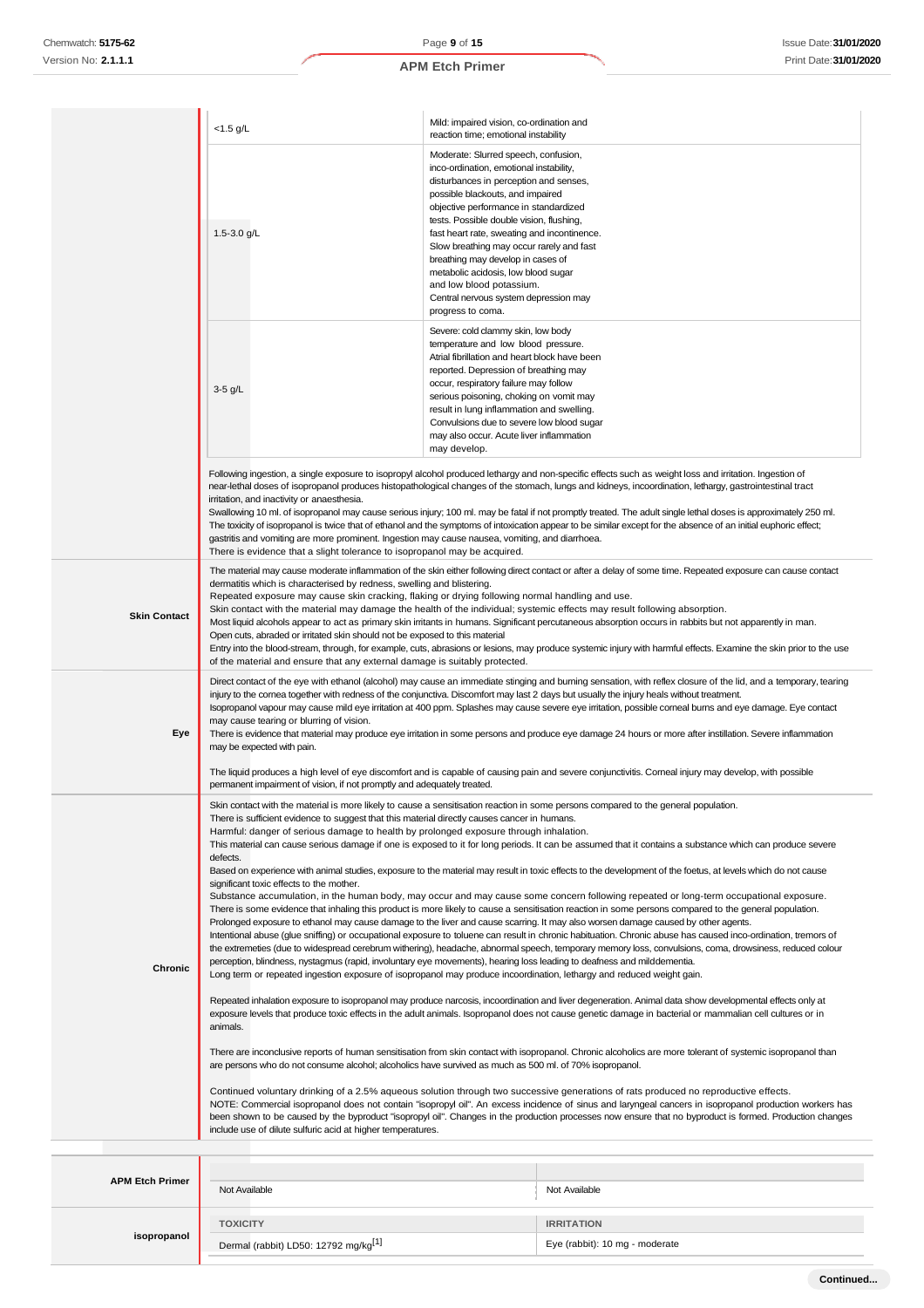|                      | Inhalation (rat) LC50: 72.6 mg/L/4h <sup>[2]</sup>                                                                                                                                                                                                                                                                                                                                                                                                                                                                                                                             | Eye (rabbit): 100 mg - SEVERE                                                                                                                                                                                                                                                                                                                                                                                                                                                                                                                                                                                                                                                                                                                                                                                                                                                                                                                                                                                                                                                                                                                                                                                                                                                                                                                                                                                                                                                                                                                                                                                                                                                                                                                                                                                                                                                                                                                                                                                                                                                                                                                                                                                                                   |
|----------------------|--------------------------------------------------------------------------------------------------------------------------------------------------------------------------------------------------------------------------------------------------------------------------------------------------------------------------------------------------------------------------------------------------------------------------------------------------------------------------------------------------------------------------------------------------------------------------------|-------------------------------------------------------------------------------------------------------------------------------------------------------------------------------------------------------------------------------------------------------------------------------------------------------------------------------------------------------------------------------------------------------------------------------------------------------------------------------------------------------------------------------------------------------------------------------------------------------------------------------------------------------------------------------------------------------------------------------------------------------------------------------------------------------------------------------------------------------------------------------------------------------------------------------------------------------------------------------------------------------------------------------------------------------------------------------------------------------------------------------------------------------------------------------------------------------------------------------------------------------------------------------------------------------------------------------------------------------------------------------------------------------------------------------------------------------------------------------------------------------------------------------------------------------------------------------------------------------------------------------------------------------------------------------------------------------------------------------------------------------------------------------------------------------------------------------------------------------------------------------------------------------------------------------------------------------------------------------------------------------------------------------------------------------------------------------------------------------------------------------------------------------------------------------------------------------------------------------------------------|
|                      |                                                                                                                                                                                                                                                                                                                                                                                                                                                                                                                                                                                |                                                                                                                                                                                                                                                                                                                                                                                                                                                                                                                                                                                                                                                                                                                                                                                                                                                                                                                                                                                                                                                                                                                                                                                                                                                                                                                                                                                                                                                                                                                                                                                                                                                                                                                                                                                                                                                                                                                                                                                                                                                                                                                                                                                                                                                 |
|                      | Oral (rat) LD50: 5000 mg/kg <sup>[2]</sup>                                                                                                                                                                                                                                                                                                                                                                                                                                                                                                                                     | Eye (rabbit): 100mg/24hr-moderate                                                                                                                                                                                                                                                                                                                                                                                                                                                                                                                                                                                                                                                                                                                                                                                                                                                                                                                                                                                                                                                                                                                                                                                                                                                                                                                                                                                                                                                                                                                                                                                                                                                                                                                                                                                                                                                                                                                                                                                                                                                                                                                                                                                                               |
|                      |                                                                                                                                                                                                                                                                                                                                                                                                                                                                                                                                                                                | Skin (rabbit): 500 mg - mild                                                                                                                                                                                                                                                                                                                                                                                                                                                                                                                                                                                                                                                                                                                                                                                                                                                                                                                                                                                                                                                                                                                                                                                                                                                                                                                                                                                                                                                                                                                                                                                                                                                                                                                                                                                                                                                                                                                                                                                                                                                                                                                                                                                                                    |
|                      | <b>TOXICITY</b>                                                                                                                                                                                                                                                                                                                                                                                                                                                                                                                                                                | <b>IRRITATION</b>                                                                                                                                                                                                                                                                                                                                                                                                                                                                                                                                                                                                                                                                                                                                                                                                                                                                                                                                                                                                                                                                                                                                                                                                                                                                                                                                                                                                                                                                                                                                                                                                                                                                                                                                                                                                                                                                                                                                                                                                                                                                                                                                                                                                                               |
|                      | Dermal (rabbit) LD50: 12124 mg/kg <sup>[2]</sup>                                                                                                                                                                                                                                                                                                                                                                                                                                                                                                                               | Eye (rabbit): 2mg/24h - SEVERE                                                                                                                                                                                                                                                                                                                                                                                                                                                                                                                                                                                                                                                                                                                                                                                                                                                                                                                                                                                                                                                                                                                                                                                                                                                                                                                                                                                                                                                                                                                                                                                                                                                                                                                                                                                                                                                                                                                                                                                                                                                                                                                                                                                                                  |
|                      | Inhalation (rat) LC50: >26700 ppm/1hd <sup>[2]</sup>                                                                                                                                                                                                                                                                                                                                                                                                                                                                                                                           | Eye (rabbit):0.87 mg - mild                                                                                                                                                                                                                                                                                                                                                                                                                                                                                                                                                                                                                                                                                                                                                                                                                                                                                                                                                                                                                                                                                                                                                                                                                                                                                                                                                                                                                                                                                                                                                                                                                                                                                                                                                                                                                                                                                                                                                                                                                                                                                                                                                                                                                     |
| toluene              | Inhalation (rat) LC50: 49 mg/L/4H <sup>[2]</sup>                                                                                                                                                                                                                                                                                                                                                                                                                                                                                                                               | Eye (rabbit):100 mg/30sec - mild                                                                                                                                                                                                                                                                                                                                                                                                                                                                                                                                                                                                                                                                                                                                                                                                                                                                                                                                                                                                                                                                                                                                                                                                                                                                                                                                                                                                                                                                                                                                                                                                                                                                                                                                                                                                                                                                                                                                                                                                                                                                                                                                                                                                                |
|                      | Oral (rat) LD50: 636 mg/kge <sup>[2]</sup>                                                                                                                                                                                                                                                                                                                                                                                                                                                                                                                                     | Skin (rabbit):20 mg/24h-moderate                                                                                                                                                                                                                                                                                                                                                                                                                                                                                                                                                                                                                                                                                                                                                                                                                                                                                                                                                                                                                                                                                                                                                                                                                                                                                                                                                                                                                                                                                                                                                                                                                                                                                                                                                                                                                                                                                                                                                                                                                                                                                                                                                                                                                |
|                      |                                                                                                                                                                                                                                                                                                                                                                                                                                                                                                                                                                                | Skin (rabbit):500 mg - moderate                                                                                                                                                                                                                                                                                                                                                                                                                                                                                                                                                                                                                                                                                                                                                                                                                                                                                                                                                                                                                                                                                                                                                                                                                                                                                                                                                                                                                                                                                                                                                                                                                                                                                                                                                                                                                                                                                                                                                                                                                                                                                                                                                                                                                 |
|                      |                                                                                                                                                                                                                                                                                                                                                                                                                                                                                                                                                                                |                                                                                                                                                                                                                                                                                                                                                                                                                                                                                                                                                                                                                                                                                                                                                                                                                                                                                                                                                                                                                                                                                                                                                                                                                                                                                                                                                                                                                                                                                                                                                                                                                                                                                                                                                                                                                                                                                                                                                                                                                                                                                                                                                                                                                                                 |
|                      | <b>TOXICITY</b>                                                                                                                                                                                                                                                                                                                                                                                                                                                                                                                                                                | <b>IRRITATION</b>                                                                                                                                                                                                                                                                                                                                                                                                                                                                                                                                                                                                                                                                                                                                                                                                                                                                                                                                                                                                                                                                                                                                                                                                                                                                                                                                                                                                                                                                                                                                                                                                                                                                                                                                                                                                                                                                                                                                                                                                                                                                                                                                                                                                                               |
|                      | Dermal (rabbit) LD50: 17100 mg/kg <sup>[1]</sup>                                                                                                                                                                                                                                                                                                                                                                                                                                                                                                                               | Eye (rabbit): 500 mg SEVERE                                                                                                                                                                                                                                                                                                                                                                                                                                                                                                                                                                                                                                                                                                                                                                                                                                                                                                                                                                                                                                                                                                                                                                                                                                                                                                                                                                                                                                                                                                                                                                                                                                                                                                                                                                                                                                                                                                                                                                                                                                                                                                                                                                                                                     |
| ethanol              | Inhalation (rat) LC50: 64000 ppm/4h <sup>[2]</sup>                                                                                                                                                                                                                                                                                                                                                                                                                                                                                                                             | Eye (rabbit):100mg/24hr-moderate                                                                                                                                                                                                                                                                                                                                                                                                                                                                                                                                                                                                                                                                                                                                                                                                                                                                                                                                                                                                                                                                                                                                                                                                                                                                                                                                                                                                                                                                                                                                                                                                                                                                                                                                                                                                                                                                                                                                                                                                                                                                                                                                                                                                                |
|                      | Oral (rat) LD50: >11872769 mg/kg <sup>[1]</sup>                                                                                                                                                                                                                                                                                                                                                                                                                                                                                                                                | Skin (rabbit):20 mg/24hr-moderate                                                                                                                                                                                                                                                                                                                                                                                                                                                                                                                                                                                                                                                                                                                                                                                                                                                                                                                                                                                                                                                                                                                                                                                                                                                                                                                                                                                                                                                                                                                                                                                                                                                                                                                                                                                                                                                                                                                                                                                                                                                                                                                                                                                                               |
|                      |                                                                                                                                                                                                                                                                                                                                                                                                                                                                                                                                                                                | Skin (rabbit):400 mg (open)-mild                                                                                                                                                                                                                                                                                                                                                                                                                                                                                                                                                                                                                                                                                                                                                                                                                                                                                                                                                                                                                                                                                                                                                                                                                                                                                                                                                                                                                                                                                                                                                                                                                                                                                                                                                                                                                                                                                                                                                                                                                                                                                                                                                                                                                |
|                      |                                                                                                                                                                                                                                                                                                                                                                                                                                                                                                                                                                                |                                                                                                                                                                                                                                                                                                                                                                                                                                                                                                                                                                                                                                                                                                                                                                                                                                                                                                                                                                                                                                                                                                                                                                                                                                                                                                                                                                                                                                                                                                                                                                                                                                                                                                                                                                                                                                                                                                                                                                                                                                                                                                                                                                                                                                                 |
| zinc tetroxychromate | <b>TOXICITY</b><br>Not Available                                                                                                                                                                                                                                                                                                                                                                                                                                                                                                                                               | <b>IRRITATION</b><br>Not Available                                                                                                                                                                                                                                                                                                                                                                                                                                                                                                                                                                                                                                                                                                                                                                                                                                                                                                                                                                                                                                                                                                                                                                                                                                                                                                                                                                                                                                                                                                                                                                                                                                                                                                                                                                                                                                                                                                                                                                                                                                                                                                                                                                                                              |
|                      |                                                                                                                                                                                                                                                                                                                                                                                                                                                                                                                                                                                |                                                                                                                                                                                                                                                                                                                                                                                                                                                                                                                                                                                                                                                                                                                                                                                                                                                                                                                                                                                                                                                                                                                                                                                                                                                                                                                                                                                                                                                                                                                                                                                                                                                                                                                                                                                                                                                                                                                                                                                                                                                                                                                                                                                                                                                 |
| Legend:              | extracted from RTECS - Register of Toxic Effect of chemical Substances                                                                                                                                                                                                                                                                                                                                                                                                                                                                                                         | 1. Value obtained from Europe ECHA Registered Substances - Acute toxicity 2.* Value obtained from manufacturer's SDS. Unless otherwise specified data                                                                                                                                                                                                                                                                                                                                                                                                                                                                                                                                                                                                                                                                                                                                                                                                                                                                                                                                                                                                                                                                                                                                                                                                                                                                                                                                                                                                                                                                                                                                                                                                                                                                                                                                                                                                                                                                                                                                                                                                                                                                                           |
|                      |                                                                                                                                                                                                                                                                                                                                                                                                                                                                                                                                                                                |                                                                                                                                                                                                                                                                                                                                                                                                                                                                                                                                                                                                                                                                                                                                                                                                                                                                                                                                                                                                                                                                                                                                                                                                                                                                                                                                                                                                                                                                                                                                                                                                                                                                                                                                                                                                                                                                                                                                                                                                                                                                                                                                                                                                                                                 |
| <b>ISOPROPANOL</b>   | scaling and thickening of the skin.                                                                                                                                                                                                                                                                                                                                                                                                                                                                                                                                            | central nervous system and drowsiness. Few have reported skin irritation. It can be absorbed from the skin or when inhaled. Intentional swallowing is<br>common particularly among alcoholics or suicide victims and also leads to fainting, breathing difficulty, nausea, vomiting and headache. In the absence of<br>unconsciousness, recovery usually occurred. Repeated doses may damage the kidneys. A decrease in the frequency of mating has been found in among<br>animals, and newboms have been found to have a greater incidence of low birth weight. Tumours of the testes have been observed in the male rat.<br>The material may cause skin irritation after prolonged or repeated exposure and may produce on contact skin redness, swelling, the production of vesicles,                                                                                                                                                                                                                                                                                                                                                                                                                                                                                                                                                                                                                                                                                                                                                                                                                                                                                                                                                                                                                                                                                                                                                                                                                                                                                                                                                                                                                                                        |
|                      | The substance is classified by IARC as Group 3:                                                                                                                                                                                                                                                                                                                                                                                                                                                                                                                                |                                                                                                                                                                                                                                                                                                                                                                                                                                                                                                                                                                                                                                                                                                                                                                                                                                                                                                                                                                                                                                                                                                                                                                                                                                                                                                                                                                                                                                                                                                                                                                                                                                                                                                                                                                                                                                                                                                                                                                                                                                                                                                                                                                                                                                                 |
|                      | NOT classifiable as to its carcinogenicity to humans.<br>Evidence of carcinogenicity may be inadequate or limited in animal testing.                                                                                                                                                                                                                                                                                                                                                                                                                                           |                                                                                                                                                                                                                                                                                                                                                                                                                                                                                                                                                                                                                                                                                                                                                                                                                                                                                                                                                                                                                                                                                                                                                                                                                                                                                                                                                                                                                                                                                                                                                                                                                                                                                                                                                                                                                                                                                                                                                                                                                                                                                                                                                                                                                                                 |
|                      | scaling and thickening of the skin.<br>For toluene:<br><b>Acute Toxicity</b><br>headaches to intoxication, convulsions, narcosis, and death. Similar effects are observed in short-term animal studies.<br>ingestion of about 60 mL resulted in fatal nervous system depression within 30 minutes in one reported case.<br>autopsy.<br>hours/day for 4 days.<br>to 10,000-30,000 ppm has been reported to cause narcosis and death<br>Toluene can also strip the skin of lipids causing dermatitis                                                                             | The material may cause skin irritation after prolonged or repeated exposure and may produce on contact skin redness, swelling, the production of vesicles,<br>Humans exposed to intermediate to high levels of toluene for short periods of time experience adverse central nervous system effects ranging from<br>Humans - Toluene ingestion or inhalation can result in severe central nervous system depression, and in large doses, can act as a narcotic. The<br>Constriction and necrosis of myocardial fibers, markedly swollen liver, congestion and haemorrhage of the lungs and acute tubular necrosis were found on<br>Central nervous system effects (headaches, dizziness, intoxication) and eye irritation occurred following inhalation exposure to 100 ppm toluene 6<br>Exposure to 600 ppm for 8 hours resulted in the same and more serious symptoms including euphoria, dilated pupils, convulsions, and nausea. Exposure                                                                                                                                                                                                                                                                                                                                                                                                                                                                                                                                                                                                                                                                                                                                                                                                                                                                                                                                                                                                                                                                                                                                                                                                                                                                                                    |
|                      |                                                                                                                                                                                                                                                                                                                                                                                                                                                                                                                                                                                | Animals - The initial effects are instability and incoordination, lachrymation and sniffles (respiratory exposure), followed by narcosis. Animals die of<br>respiratory failure from severe nervous system depression. Cloudy swelling of the kidneys was reported in rats following inhalation exposure to 1600 ppm, 18-                                                                                                                                                                                                                                                                                                                                                                                                                                                                                                                                                                                                                                                                                                                                                                                                                                                                                                                                                                                                                                                                                                                                                                                                                                                                                                                                                                                                                                                                                                                                                                                                                                                                                                                                                                                                                                                                                                                       |
| <b>TOLUENE</b>       | 20 hours/day for 3 days<br><b>Subchronic/Chronic Effects:</b><br>is 88 ppm.<br>in nephrotoxicity and, in one case, was a cardiac sensitiser and fatal cardiotoxin.<br>excretion of hippuric acid, a metabolite of toluene, was given as 4 g/L compared to a normal level of 0.6 g/L<br>study was 625 mg/kg (446 mg/kg/day).<br><b>Developmental/Reproductive Toxicity</b><br>can also adversely effect the developing offspring in laboratory animals.<br>seen in three children exposed to toluene in utero as a result of maternal solvent abuse before and during pregnancy | Repeat doses of toluene cause adverse central nervous system effects and can damage the upper respiratory system, the liver, and the kidney. Adverse<br>effects occur as a result from both oral and the inhalation exposures. A reported lowest-observed-effect level in humans for adverse neurobehavioral effects<br>Humans - Chronic occupational exposure and incidences of toluene abuse have resulted in hepatomegaly and liver function changes. It has also resulted<br>Neural and cerebellar dystrophy were reported in several cases of habitual "glue sniffing." An epidemiological study in France on workers chronically<br>exposed to toluene fumes reported leukopenia and neutropenia. Exposure levels were not given in the secondary reference; however, the average urinary<br>Animals - The major target organs for the subchronic/chronic toxicity of toluene are the nervous system, liver, and kidney. Depressed immune response<br>has been reported in male mice given doses of 105 mg/kg/day for 28 days. Toluene in corn oil administered to F344 male and female rats by gavage 5<br>days/week for 13 weeks, induced prostration, hypoactivity, ataxia, piloerection, lachrymation, excess salivation, and body tremors at doses 2500 mg/kg. Liver,<br>kidney, and heart weights were also increased at this dose and histopathologic lesions were seen in the liver, kidneys, brain and urinary bladder. The<br>no-observed-adverse effect level (NOAEL) for the study was 312 mg/kg (223 mg/kg/day) and the lowest-observed-adverse effect level (LOAEL) for the<br>Exposures to high levels of toluene can result in adverse effects in the developing human foetus. Several studies have indicated that high levels of toluene<br>Humans - Variable growth, microcephaly, CNS dysfunction, attentional deficits, minor craniofacial and limb abnormalities, and developmental delay were<br>Animals - Stemebral alterations, extra ribs, and missing tails were reported following treatment of rats with 1500 mg/m3 toluene 24 hours/day during days 9-<br>14 of gestation. Two of the dams died during the exposure. Another group of rats received 1000 mg/m3 8 hours/day during days 1-21 of gestation. No |

toluene continuously during days 6-13 of pregnancy. All dams died at the high dose during the first 24 hours of exposure, however none died at 500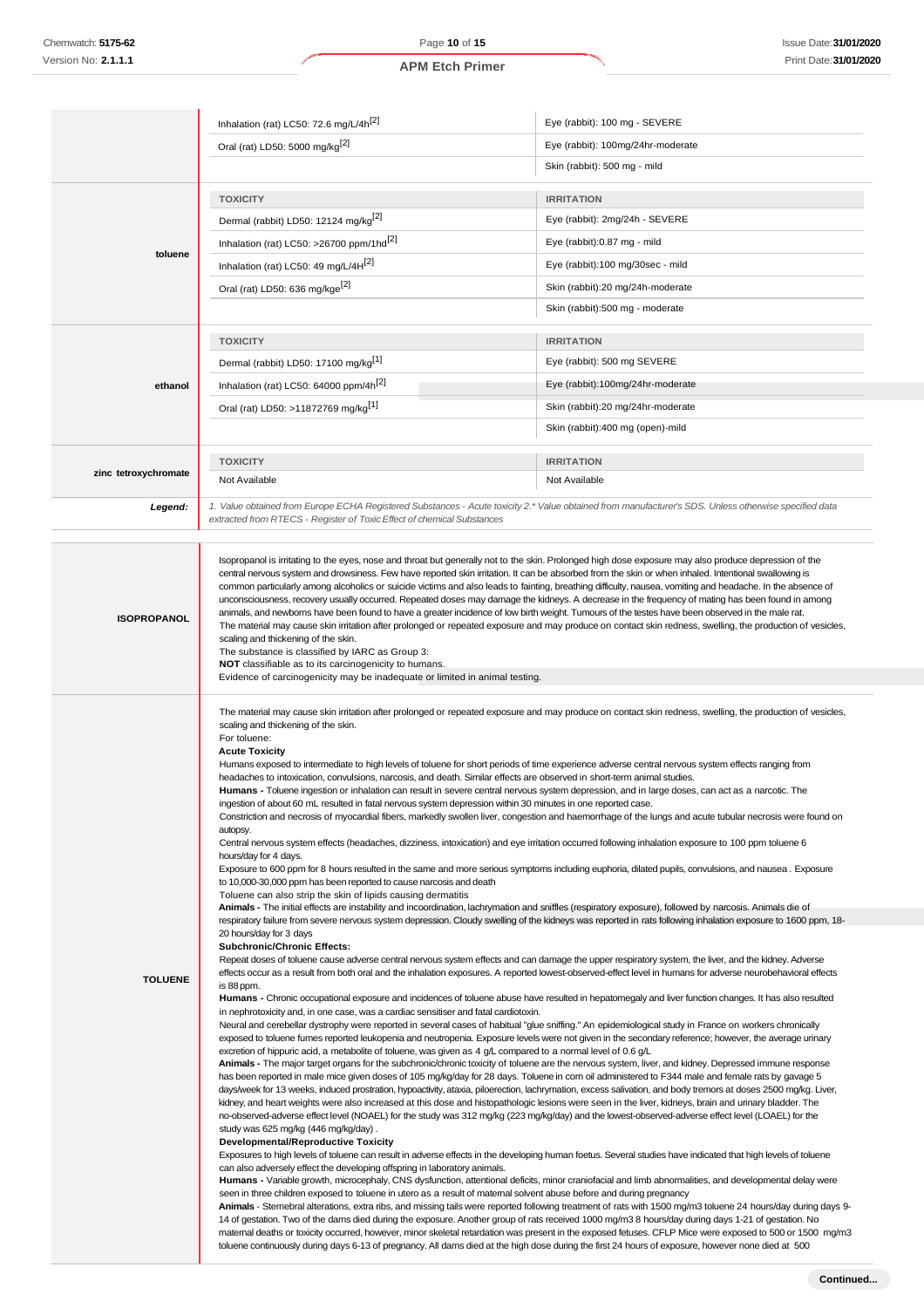|                                             | mg/m3. Decreased foetal weight was reported, but there were no differences in the incidences of skeletal malformations or anomalies between the treated<br>and control offspring.<br>Absorption - Studies in humans and animals have demonstrated that toluene is readily absorbed via the lungs and the gastrointestinal tract. Absorption<br>through the skin is estimated at about 1% of that absorbed by the lungs when exposed to toluene vapor.<br>Dermal absorption is expected to be higher upon exposure to the liquid; however, exposure is limited by the rapid evaporation of toluene.<br>Distribution - In studies with mice exposed to radiolabeled toluene by inhalation, high levels of radioactivity were present in body fat, bone marrow, spinal<br>nerves, spinal cord, and brain white matter. Lower levels of radioactivity were present in blood, kidney, and liver. Accumulation of toluene has generally been<br>found in adipose tissue, other tissues with high fat content, and in highly vascularised tissues.<br>Metabolism - The metabolites of inhaled or ingested toluene include benzyl alcohol resulting from the hydroxylation of the methyl group. Further oxidation<br>results in the formation of benzaldehyde and benzoic acid. The latter is conjugated with glycine to yield hippuric acid or reacted with glucuronic acid to<br>form benzoyl glucuronide. o-cresol and p-cresol formed by ring hydroxylation are considered minor metabolites<br>Excretion - Toluene is primarily (60-70%) excreted through the urine as hippuric acid. The excretion of benzoyl glucuronide accounts for 10-20%, and<br>excretion of unchanged toluene through the lungs also accounts for 10-20%. Excretion of hippuric acid is usually complete within 24 hours after exposure. |                                 |                                                                                                                                                                                                                              |
|---------------------------------------------|---------------------------------------------------------------------------------------------------------------------------------------------------------------------------------------------------------------------------------------------------------------------------------------------------------------------------------------------------------------------------------------------------------------------------------------------------------------------------------------------------------------------------------------------------------------------------------------------------------------------------------------------------------------------------------------------------------------------------------------------------------------------------------------------------------------------------------------------------------------------------------------------------------------------------------------------------------------------------------------------------------------------------------------------------------------------------------------------------------------------------------------------------------------------------------------------------------------------------------------------------------------------------------------------------------------------------------------------------------------------------------------------------------------------------------------------------------------------------------------------------------------------------------------------------------------------------------------------------------------------------------------------------------------------------------------------------------------------------------------------------------------------------------------------------------------|---------------------------------|------------------------------------------------------------------------------------------------------------------------------------------------------------------------------------------------------------------------------|
| <b>ETHANOL</b>                              | The material may cause skin irritation after prolonged or repeated exposure and may produce on contact skin redness, swelling, the production of vesicles,<br>scaling and thickening of the skin.                                                                                                                                                                                                                                                                                                                                                                                                                                                                                                                                                                                                                                                                                                                                                                                                                                                                                                                                                                                                                                                                                                                                                                                                                                                                                                                                                                                                                                                                                                                                                                                                             |                                 |                                                                                                                                                                                                                              |
| <b>ZINC</b><br><b>TETROXYCHROMATE</b>       | The following information refers to contact allergens as a group and may not be specific to this product.<br>Contact allergies quickly manifest themselves as contact eczema, more rarely as urticaria or Quincke's oedema. The pathogenesis of contact eczema<br>involves a cell-mediated (T lymphocytes) immune reaction of the delayed type. Other allergic skin reactions, e.g. contact urticaria, involve antibody-<br>mediated immune reactions. The significance of the contact allergen is not simply determined by its sensitisation potential: the distribution of the substance<br>and the opportunities for contact with it are equally important. A weakly sensitising substance which is widely distributed can be a more important allergen<br>than one with stronger sensitising potential with which few individuals come into contact. From a clinical point of view, substances are noteworthy if they<br>produce an allergic test reaction in more than 1% of the persons tested.<br>No significant acute toxicological data identified in literature search.<br>Bacterial mutagen                                                                                                                                                                                                                                                                                                                                                                                                                                                                                                                                                                                                                                                                                                        |                                 |                                                                                                                                                                                                                              |
| <b>Acute Toxicity</b>                       | ✔                                                                                                                                                                                                                                                                                                                                                                                                                                                                                                                                                                                                                                                                                                                                                                                                                                                                                                                                                                                                                                                                                                                                                                                                                                                                                                                                                                                                                                                                                                                                                                                                                                                                                                                                                                                                             | Carcinogenicity                 | ✔                                                                                                                                                                                                                            |
| <b>Skin Irritation/Corrosion</b>            | ✔                                                                                                                                                                                                                                                                                                                                                                                                                                                                                                                                                                                                                                                                                                                                                                                                                                                                                                                                                                                                                                                                                                                                                                                                                                                                                                                                                                                                                                                                                                                                                                                                                                                                                                                                                                                                             | Reproductivity                  | ✔                                                                                                                                                                                                                            |
| <b>Serious Eye</b><br>Damage/Irritation     | ✔                                                                                                                                                                                                                                                                                                                                                                                                                                                                                                                                                                                                                                                                                                                                                                                                                                                                                                                                                                                                                                                                                                                                                                                                                                                                                                                                                                                                                                                                                                                                                                                                                                                                                                                                                                                                             | <b>STOT - Single Exposure</b>   | ✔                                                                                                                                                                                                                            |
| <b>Respiratory or Skin</b><br>sensitisation | ✔                                                                                                                                                                                                                                                                                                                                                                                                                                                                                                                                                                                                                                                                                                                                                                                                                                                                                                                                                                                                                                                                                                                                                                                                                                                                                                                                                                                                                                                                                                                                                                                                                                                                                                                                                                                                             | <b>STOT - Repeated Exposure</b> | ✔                                                                                                                                                                                                                            |
| <b>Mutagenicity</b>                         | $\scriptstyle\sim$                                                                                                                                                                                                                                                                                                                                                                                                                                                                                                                                                                                                                                                                                                                                                                                                                                                                                                                                                                                                                                                                                                                                                                                                                                                                                                                                                                                                                                                                                                                                                                                                                                                                                                                                                                                            | <b>Aspiration Hazard</b>        | ✔                                                                                                                                                                                                                            |
|                                             |                                                                                                                                                                                                                                                                                                                                                                                                                                                                                                                                                                                                                                                                                                                                                                                                                                                                                                                                                                                                                                                                                                                                                                                                                                                                                                                                                                                                                                                                                                                                                                                                                                                                                                                                                                                                               | Legend:                         | $\blacktriangleright$ - Data required to make classification available<br>$\blacktriangleright$ - Data available but does not fill the criteria for classification<br>$\bigcirc$ – Data Not Available to make classification |

#### **SECTION 12 ECOLOGICAL INFORMATION**

#### **Toxicity**

Toxic to aquatic organisms, may cause long-term adverse effects in the aquatic environment.

Do NOT allow product to come in contact with surface waters or to intertidal areas below the mean high water mark. Do not contaminate water when cleaning equipment or disposing of equipment wash-waters.

Wastes resulting from use of the product must be disposed of on site or at approved waste sites. For Ethanol:

log Kow: -0.31 to -0.32; Koc 1: Estimated BCF= 3; Half-life (hr) air: 144; Half-life (hr) H2O surface water: 144; Henry's atm m3 /mol: 6.29E-06; BOD 5 if unstated: 0.93-1.67,63% COD: 1.99-2.11,97%;

#### ThOD : 2.1.

Environmental Fate: Terrestrial - Ethanol quickly biodegrades in soil but may leach into ground water; most is lost by evaporation. Ethanol is expected to have very high mobility in soil. Volatilization of ethanol from moist soil surfaces is expected to be an important fate process. The potential for volatilization of ethanol from dry soil surfaces may exist. Biodegradation is expected to be an important fate process for ethanol based on half-lives on the order of a few days for ethanol in sandy soil/groundwater microcosms.

Atmospheric Fate: Ethanol is expected to exist solely as a vapour in the ambient atmosphere. Vapour-phase ethanol is degraded in the atmosphere by reaction with photochemically-produced hydroxyl radicals; the half-life for this reaction in air is estimated to be 5 days. Ethanol readily degraded by reaction with photochemically produced hydroxy radicals; release into air will result in photodegradation and wet deposition.

Aquatic Fate: When released into water ethanol readily evaporates and is biodegradable. Ethanol is not expected to adsorb to suspended solids and sediment. Volatilization from water surfaces is expected and volatilization half-lives for a model river and model lake are 3 and 39 days, respectively. Bioconcentration in aquatic organisms is considered to be low. Hydrolysis and photolysis in sunlit surface waters is not expected to be an important environmental fate process for ethanol and is unlikely to be persistent in aquatic environments.

For Isopropanol (IPA): log Kow: -0.16- 0.28; Half-life (hr) air: 33-84; Half-life (hr) H2O surface water: 130; Henry's atm m3 /mol: 8.07E-06; BOD 5: 1.19,60%; COD: 1.61-2.30, 97%; ThOD: 2.4; BOD 20: >70%.

Environmental Fate: IPA is expected to partition primarily to the aquatic compartment (77.7%) with the remainder to the air (22.3%). Overall, IPA presents a low potential hazard to aquatic or terrestrial biota.

Aquatic Fate: IPA has been shown to biodegrade rapidly in aerobic, aqueous biodegradation tests and therefore, would not be expected to persist in aquatic habitats. IPA is expected to volatilize slowly from water. The calculated half-life for the volatilization from surface water (1 meter depth) is predicted to range from 4 days (from a river) to 31 days (from a lake). Hydrolysis is not considered a significant degradation process for IPA, however; aerobic biodegradation of IPA has been shown to occur rapidly under non-acclimated conditions. IPA is readily biodegradable in both freshwater and saltwater (72 to 78% biodegradation in 20 days).

Terrestrial Fate: Soil - IPA is also not expected to persist in surface soils due to rapid evaporation to the air. IPA will evaporate quickly from soil and is not expected to partition to the soil however; IPA has the potential to leach through the soil due to its low soil adsorption. Plants - Toxicity of IPA to plants is expected to be low.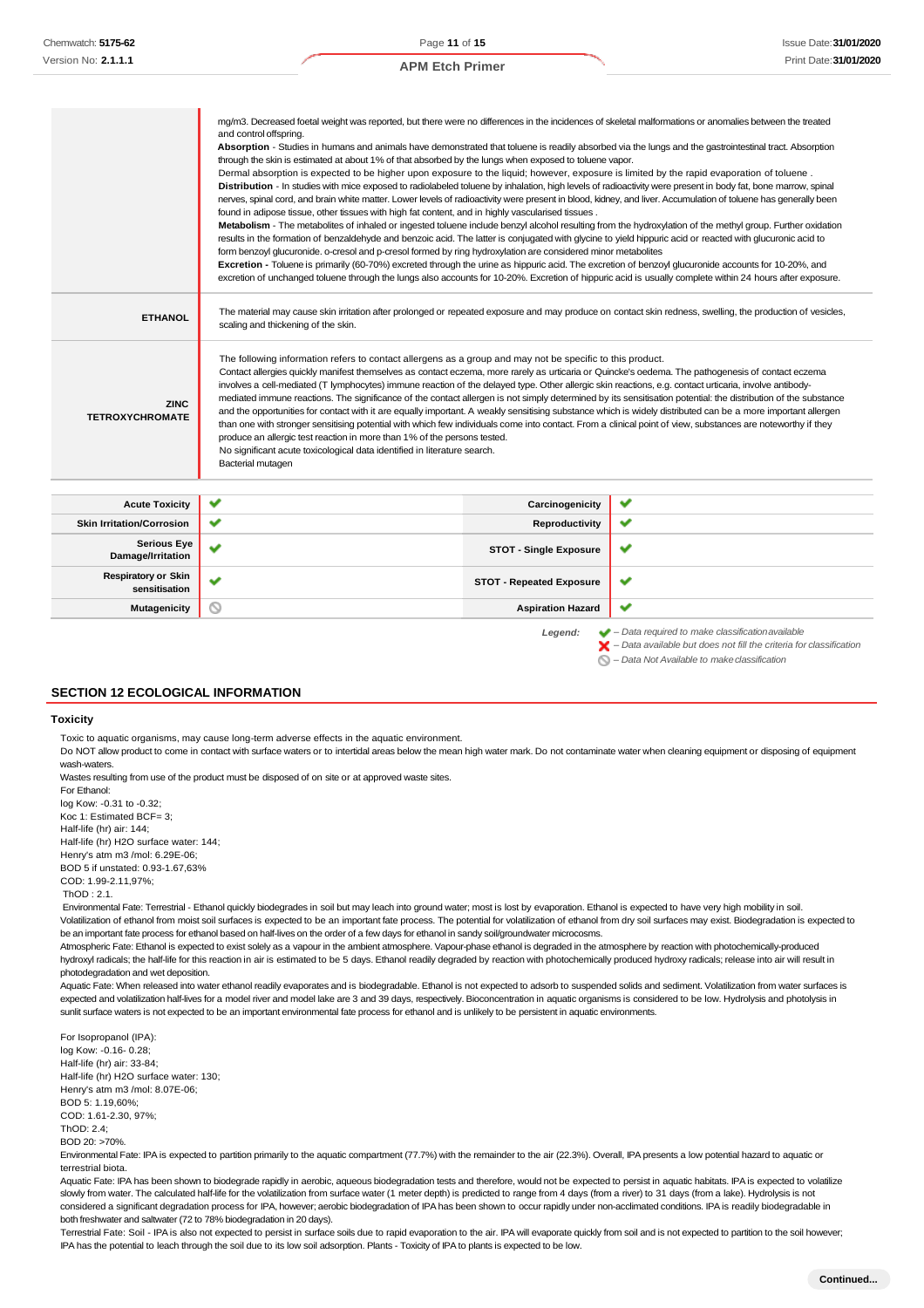Atmospheric Fate: IPA is subject to oxidation predominantly by hydroxy radical attack. The atmospheric half-life is expected to be 10 to 25 hours. Direct photolysis is not expected to be an important transformation process for the degradation of IPA.

Ecotoxicity: IPA has been shown to have a low order of acute aquatic toxicity and is not acutely toxic to fish and invertebrates. Chronic aquatic toxicity has also been shown to be of low concern and bioconcentration in aquatic organisms is not expected to occur.

For Chromium: Chromium is poorly absorbed by cells found in microorganisms, plants and animals. Hexavalent chromate anions are readily transported into cells and toxicity is closely linked to the higher oxidation state.

Ecotoxicity - Toxicity in Aquatic Organisms: Chromium is harmful to aquatic organisms in very low concentrations. Organisms consumed by fish species are very sensitive to low levels of chromium. Chromium is toxic to fish although less so in warm water. Marked decreases in toxicity are found with increasing pH or water hardness; changes in salinity have little if any effect. Chromium appears to make fish more susceptible to infection. High concentrations can damage and/or accumulate in various fish tissues and in invertebrates such as snails and worms. Reproduction of water fleas is affected by exposure to 0.01 mg/kg hexavalent chromium/L. Toxicity of chromium in fresh-water organisms resulted in mortality rates of 50%. The most sensitive species to the hexavalent chromium anion are invertebrates, scud, fathead minnow, rainbow trout, cladoceran and water flea vertebrate species and guppy.

Toxicity in Microorganisms: In general, toxicity for most microorganisms occurs in the range of 0.05 -5 mg chromium/kg. Trivalent chromium is less toxic than the hexavalent form. The main signs of toxicity are inhibition of growth and the inhibition of photosynthesis or protein synthesis. Gram-negative soil bacteria are generally more sensitive to hexavalent chromium (1-12 mg/kg) than the gram-positive types. Toxicity to trivalent chromium is not observed at similar levels. Soil microbial transformation processes such as nitrification may be affected by low levels of hexavalent chromium (1 mg/kg). Chromium should not be introduced to municipal sewage treatment facilities.

Toxicity in Plants: Chromium in high concentrations can be toxic for plants. The main feature of chromium intoxication is chlorosis, which is similar to iron deficiency. Chromium affects carbohydrate metabolism and leaf chlorophyll concentration decreases with hexavalent chromium concentration (0.01-1 mg/L). The hexavalent form appears to more toxic than the trivalent species. Water Standards: Chromium is identified as a hazardous substance in the Federal (U.S.) Water Pollution Control Act and further regulated by Clean Air Water Act Amendments (US). These regulations apply to discharge. The US Primary drinking water Maximum Contaminant Level (MCL), for chromium, is 0.05 mg/L. (total chromium). For chromium:

Aquatic Fate - Most chromium released into water will be deposited in the sediment. A small percentage of chromium can be found in soluble and insoluble forms with soluble chromium making up a very small percentage of the total chromium. Most of the soluble chromium is present as chromium (VI) and soluble chromium (III) complexes. In the aquatic phase, chromium (III) occurs mostly as suspended solids adsorbed onto clayish materials, organics, or iron oxide present in water. Soluble forms and suspended chromium can undergo intramedia transport. Chromium (VI) in water will eventually be reduced to chromium (III) by organic matter in the water. This process may be slower depending on the type and amount of organic material present and on the redox condition of the water. The reaction was generally faster under anaerobic than aerobic conditions. The oxidation of chromium (III) to chromium (VI) during chlorination of water was highest in the pH range of 5.5 - 6.0.

Atmospheric Fate: Transport of chromium from water to the atmosphere is not likely, except by transport in windblown sea sprays.

Terrestrial Fate: Ecotoxicity - Bioaccumulation is not expected to occur in rainbow trout. Bioaccumulation in bottom feeder bivalves, such as the oyster, blue mussel, and soft shell clam is low. Chromium ranges from slightly toxic to highly toxic in water fleas. Chromium is not expected to biomagnify in the aquatic food chain. Chromium (III) has very low solubility and low mobility in the environment and low toxicity in living organisms. In these forms, chromium is relatively soluble, mobile, and toxic to living organisms. Plants - Bioaccumulation of chromium from soil to aboveground parts of plants is unlikely. There is no indication of biomagnification of chromium along the terrestrial food chain (soil-plant-animal). Chromium concentration in plants may vary with geographic location. Soil - Chromium (VI) may be present in soil as chromate and chromic acid. The fate of chromium in soil is dependent upon the chromium species, which is a function of redox potential and soil pH. Most commonly, soil chromium is in the chromium (III) state. In deeper, anaerobic soils, chromium (VI) will be reduced to chromium (III) by disulfur and ferrous sulfate in soil. The reduction of chromium (VI) to chromium (III) is possible in aerobic soils that contain appropriate organic energy sources. The reduction of chromium (VI) to chromium (III) is facilitated by low pH. Chromium (VI) may exist in the aerobic zone of some natural soil. The oxidation of chromium (III) to chromium (VI) is facilitated by the presence of low oxidisable organic substances, oxygen, manganese dioxide, and moisture. However, when availability of mobile chromium (III) is low, a large portion of chromium in soil will not be oxidized to chromium (VI), even in the presence of magnesium dioxide and favorable pH. Organic forms of chromium (III) are more easily oxidized than insoluble oxides. Factors affecting the microbial reduction of chromium (VI) to chromium (III) include biomass concentration, initial chromium (VI) concentration, temperature, pH, carbon source, oxidation-reduction potential and the presence of both oxyanions and metal cations. Although high levels of chromium (VI) are toxic to most microbes, several resistant bacterial species have been identified which could ultimately be employed in remediation strategies. Most soil chromium is present mainly as insoluble chromium oxide and nH20 and is not very mobile. Chromium was not found in leachate from soil, possibly because it formed complexes with organic matter. The leachability of chromium (VI) increases as soil pH increases. A small percentage of total chromium in soil exists as soluble chromium (VI) and chromium (III), which are more mobile in soil. Sorption depends primarily on the clay content of the soil and, to a lesser extent, on the amount of iron oxide and the organic content. Ecotoxicity: Chromium irreversibly sorbed onto soil will not be bioavailable to plants and animals under any condition.

Atmospheric Fate: Chromium in soil may be transported to the atmosphere as an aerosol. The low pH of acid rain may facilitate leaching of acid-soluble chromium (III) and (VI) into soil. In the atmosphere, chromium (VI) may be reduced to chromium (III) at a significant rate if vanadium (V2+, V3+ and VO+), ferrous sulfate, bicarbonate ions and arsenic are present. The estimated half life of atmospheric chromium (VI) reduction to chromium (III) has been reported to be from 16 hrs to about 5 days. Aquatic Fate: Surface runoff can transport soluble and bulk precipitates of chromium to surface water. Soluble and unadsorbed chromium (III) and (VI) complexes in soil may leach into groundwater. For Toluene:

log Kow : 2.1-3; log Koc : 1.12-2.85; Koc : 37-260; log Kom : 1.39-2.89; Half-life (hr) air : 2.4-104; Half-life (hr) H2O surface water : 5.55-528; Half-life (hr) H2O ground : 168-2628; Half-life (hr) soil : <48-240; Henry's Pa m3 /mol : 518-694; Henry's atm m3 /mol : 5.94; E-03BOD 5 0.86-2.12, 5%COD - 0.7-2.52,21-27%; ThOD - 3.13 ; BCF - 1.67-380; log BCF - 0.22-3.28.

Atmospheric Fate: The majority of toluene evaporates to the atmosphere from the water and soil. The main degradation pathway for toluene in the atmosphere is reaction with photochemically produced hydroxyl radicals. The estimated atmospheric half life for toluene is about 13 hours. Toluene is also oxidized by reactions with atmospheric nitrogen dioxide, oxygen, and ozone, but these are minor degradation pathways. Photolysis is not considered a significant degradative pathway for toluene.

Terrestrial Fate: Toluene is moderately retarded by adsorption to soils rich in organic material, therefore, transport to ground water is dependent on soil composition. In unsaturated topsoil containing organic material, it has been estimated that 97% of the toluene is adsorbed to the soil and only about 2% is in the soil-water phase and transported with flowing groundwater. There is little retardation in sandy soils and 2-13% of the toluene was estimated to migrate with flowing water; the remainder was volatilized, biodegraded, or unaccounted for. In saturated deep soils with no soil-air phase, about 48% may be transported with flowing groundwater. In surface soil, volatilization to air is an important fate process for toluene. In the environment, biodegradation of toluene to carbon dioxide occurs with a typical half life of 1-7 days.

Aquatic Fate: An important fate process for toluene is volatilization, the rate of which depends on the amount of turbulence in the surface water. The volatilization of toluene from static water has a half life of 1-16 days, whereas from turbulent water the half life is 5-6 hours. Degradation of toluene in surface water occurs primarily by biodegradation with a half life of less than one day under favorable conditions (presence of microorganisms, microbial adaptation, and optimum temperature). Biodegradation also occurs in shallow groundwater and in salt water (at a reduced rate). No data are available on anaerobic degradation of toluene in deep ground water conditions where aerobic degradation would be minimal.

Ecotoxicity: Bioaccumulation in the food chain is predicted to be low. Toluene has moderate acute toxicity to aquatic organisms. Toluene is, on the average, slightly toxic to fathead minnow, quppies and goldfish and not acutely toxic to bluegill or channel catfish and crab. Toluene, on the average, is slightly toxic to crustaceans specifically, shrimp species including grass shrimp and daggerblade grass shrimp. Toluene has a negative effect on green algae during their growth phase.

#### **DO NOT** discharge into sewer or waterways.

#### **Persistence and degradability**

| Ingredient  | Persistence: Water/Soil       | Persistence: Air              |
|-------------|-------------------------------|-------------------------------|
| isopropanol | LOW (Half-life $= 14$ days)   | LOW (Half-life $=$ 3 days)    |
| toluene     | LOW (Half-life $= 28$ days)   | LOW (Half-life $=$ 4.33 days) |
| ethanol     | LOW (Half-life $= 2.17$ days) | LOW (Half-life $= 5.08$ days) |

**Bioaccumulative potential**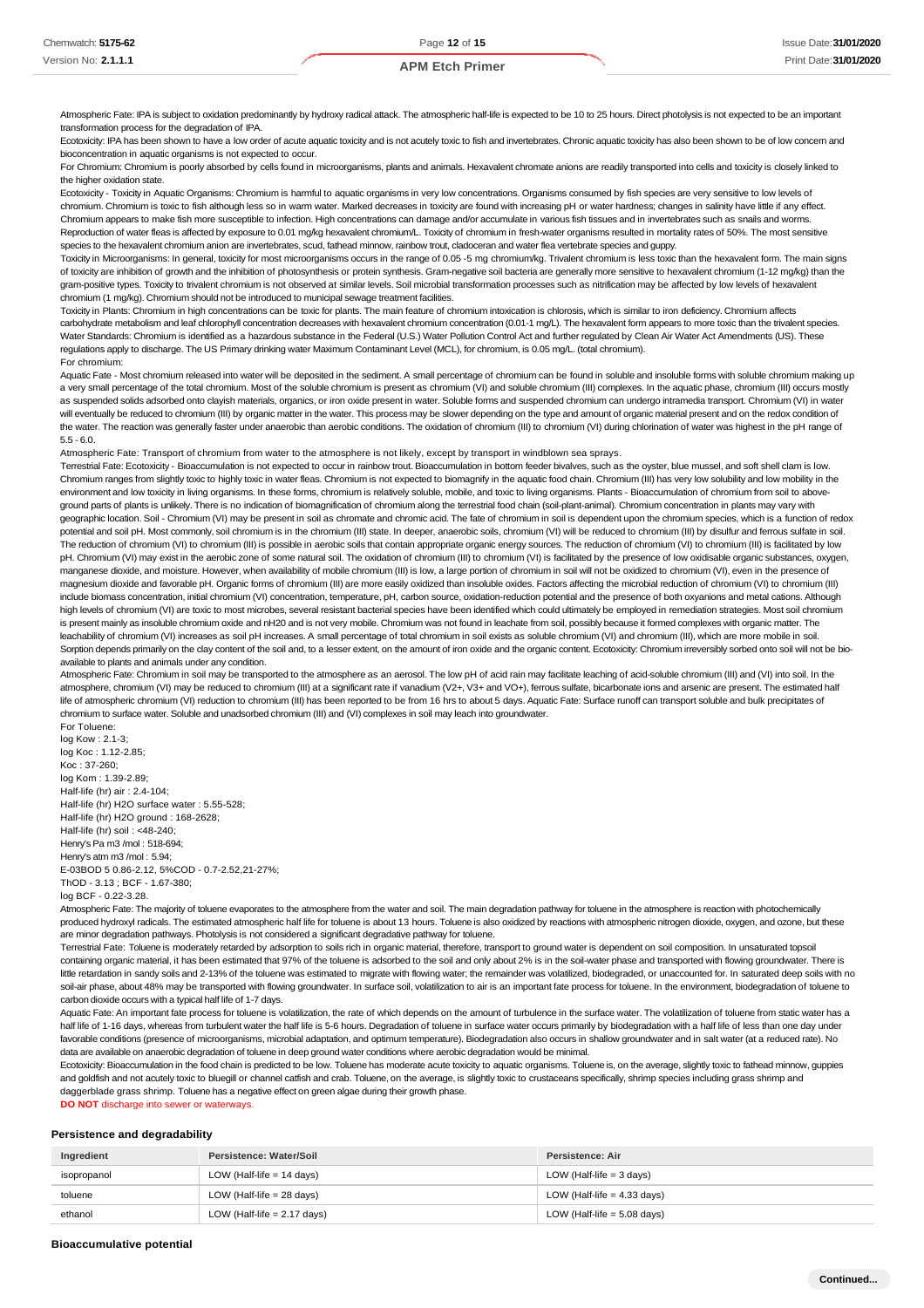| Ingredient       | <b>Bioaccumulation</b>  |
|------------------|-------------------------|
| isopropanol      | LOW (LogKOW = $0.05$ )  |
| toluene          | LOW (BCF = $90$ )       |
| ethanol          | LOW (LogKOW = $-0.31$ ) |
| Mobility in soil |                         |

#### **Mobility in soil**

| Ingredient  | <b>Mobility</b>     |
|-------------|---------------------|
| isopropanol | $HIGH (KOC = 1.06)$ |
| toluene     | LOW ( $KOC = 268$ ) |
| ethanol     | $HIGH (KOC = 1)$    |

# **SECTION 13 DISPOSAL CONSIDERATIONS**

| Containers may still present a chemical hazard/danger when empty.<br>Return to supplier for reuse/ recycling if possible.<br>Otherwise:<br>If container can not be cleaned sufficiently well to ensure that residuals do not remain or if the container cannot be used to store the same product, then<br>puncture containers, to prevent re-use, and bury at an authorised landfill.<br>▶ Where possible retain label warnings and MSDS and observe all notices pertaining to the product.<br>Legislation addressing waste disposal requirements may differ by country, state and/ or territory. Each user must refer to laws operating in their area. In some<br>areas, certain wastes must be tracked.<br>A Hierarchy of Controls seems to be common - the user should investigate:<br>Reduction<br>$\blacktriangleright$ Reuse<br>$\blacktriangleright$ Recycling<br>Product / Packaging<br>• Disposal (if all else fails)<br>This material may be recycled if unused, or if it has not been contaminated so as to make it unsuitable for its intended use. If it has been contaminated, it may be<br>disposal<br>possible to reclaim the product by filtration, distillation or some other means. Shelf life considerations should also be applied in making decisions of this type.<br>Note that properties of a material may change in use, and recycling or reuse may not always be appropriate.<br>DO NOT allow wash water from cleaning or process equipment to enter drains.<br>If the may be necessary to collect all wash water for treatment before disposal.<br>In all cases disposal to sewer may be subject to local laws and regulations and these should be considered first.<br>Where in doubt contact the responsible authority.<br>Recycle wherever possible. | Waste treatment methods |  |
|-------------------------------------------------------------------------------------------------------------------------------------------------------------------------------------------------------------------------------------------------------------------------------------------------------------------------------------------------------------------------------------------------------------------------------------------------------------------------------------------------------------------------------------------------------------------------------------------------------------------------------------------------------------------------------------------------------------------------------------------------------------------------------------------------------------------------------------------------------------------------------------------------------------------------------------------------------------------------------------------------------------------------------------------------------------------------------------------------------------------------------------------------------------------------------------------------------------------------------------------------------------------------------------------------------------------------------------------------------------------------------------------------------------------------------------------------------------------------------------------------------------------------------------------------------------------------------------------------------------------------------------------------------------------------------------------------------------------------------------------------------------------------------------|-------------------------|--|
| • Consult manufacturer for recycling options or consult local or regional waste management authority for disposal if no suitable treatment or disposal facility<br>can be identified.<br>► Dispose of by: burial in a land-fill specifically licenced to accept chemical and / or pharmaceutical wastes or Incineration in a licenced apparatus (after<br>admixture with suitable combustible material).<br>Decontaminate empty containers. Observe all label safequards until containers are cleaned and destroyed.                                                                                                                                                                                                                                                                                                                                                                                                                                                                                                                                                                                                                                                                                                                                                                                                                                                                                                                                                                                                                                                                                                                                                                                                                                                                |                         |  |

## **SECTION 14 TRANSPORT INFORMATION**

# **Labels Required** مد **Marine Pollutant**

**Land transport (UN)**

| <b>UN number</b>             | 1263                                                                                                                                                                                          |
|------------------------------|-----------------------------------------------------------------------------------------------------------------------------------------------------------------------------------------------|
| Packing group                | Ш                                                                                                                                                                                             |
| UN proper shipping name      | PAINT (including paint, lacquer, enamel, stain, shellac, varnish, polish, liquid filler and liquid lacquer base) or PAINT RELATED MATERIAL (including paint<br>thinning or reducing compound) |
| <b>Environmental hazard</b>  | No relevant data                                                                                                                                                                              |
| Transport hazard class(es)   | Class<br>Э<br>Subrisk<br>Not Applicable                                                                                                                                                       |
| Special precautions for user | Special provisions<br>163;367<br>5L<br>Limited quantity                                                                                                                                       |

## **Air transport (ICAO-IATA / DGR)**

| ĦN | 1263<br>$\sim$ $\sim$ |
|----|-----------------------|
| ъ. |                       |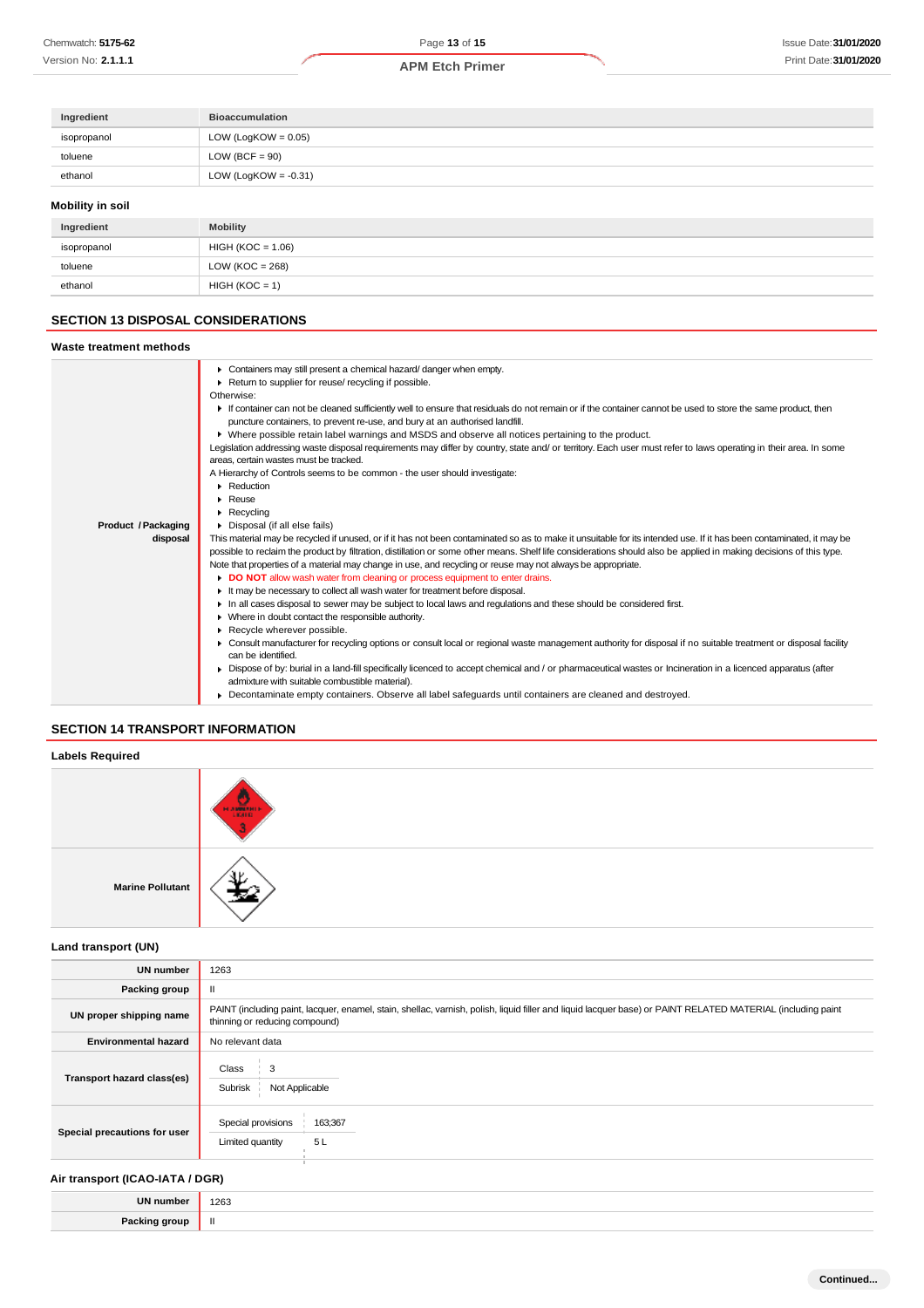| UN proper shipping name      | Paint (including paint, lacquer, enamel, stain, shellac, varnish, polish, liquid filler and liquid lacquer base); Paint related material (including paint thinning or<br>reducing compounds)                                                                                                |                           |                                                                   |  |  |
|------------------------------|---------------------------------------------------------------------------------------------------------------------------------------------------------------------------------------------------------------------------------------------------------------------------------------------|---------------------------|-------------------------------------------------------------------|--|--|
| <b>Environmental hazard</b>  | No relevant data                                                                                                                                                                                                                                                                            |                           |                                                                   |  |  |
| Transport hazard class(es)   | <b>ICAO/IATA Class</b><br>ICAO / IATA Subrisk<br><b>ERG Code</b>                                                                                                                                                                                                                            | 3<br>Not Applicable<br>3L |                                                                   |  |  |
| Special precautions for user | Special provisions<br>Cargo Only Packing Instructions<br>Cargo Only Maximum Qty / Pack<br>Passenger and Cargo Packing Instructions<br>Passenger and Cargo Maximum Qty / Pack<br>Passenger and Cargo Limited Quantity Packing Instructions<br>Passenger and Cargo Limited Maximum Qty / Pack |                           | A3 A72 A192<br>364<br>60 L<br>353<br>5L<br>Y341<br>1 <sub>L</sub> |  |  |

#### **Sea transport (IMDG-Code / GGVSee)**

| <b>UN number</b>             | 1263                                                                                                                                                                                          |  |  |  |
|------------------------------|-----------------------------------------------------------------------------------------------------------------------------------------------------------------------------------------------|--|--|--|
| Packing group                | $\mathbf{II}$                                                                                                                                                                                 |  |  |  |
| UN proper shipping name      | PAINT (including paint, lacquer, enamel, stain, shellac, varnish, polish, liquid filler and liquid lacquer base) or PAINT RELATED MATERIAL (including paint<br>thinning or reducing compound) |  |  |  |
| <b>Environmental hazard</b>  | Not Applicable                                                                                                                                                                                |  |  |  |
| Transport hazard class(es)   | <b>IMDG Class</b><br>3<br><b>IMDG Subrisk</b><br>Not Applicable                                                                                                                               |  |  |  |
| Special precautions for user | $F-E$ , S-E<br><b>EMS Number</b><br>163<br>Special provisions<br><b>Limited Quantities</b><br>5L                                                                                              |  |  |  |

## **Transport in bulk according to Annex II of MARPOL 73 / 78 and the IBC code**

| Source                                                                                | Ingredient | <b>Pollution Category</b> |
|---------------------------------------------------------------------------------------|------------|---------------------------|
| IMO MARPOL 73/78 (Annex<br>II) - List of Noxious Liquid<br>Substances Carried in Bulk | toluene    |                           |

## **SECTION 15 REGULATORY INFORMATION**

#### **Safety, health and environmental regulations / legislation specific for the substance or mixture**

#### **ISOPROPANOL(67-63-0) IS FOUND ON THE FOLLOWING REGULATORY LISTS**

| International Agency for Research on Cancer (IARC) - Agents Classified by the IARC | Singapore Permissible Exposure Limits of Toxic Substances |  |
|------------------------------------------------------------------------------------|-----------------------------------------------------------|--|
| Monographs                                                                         |                                                           |  |
|                                                                                    |                                                           |  |

## **TOLUENE(108-88-3) IS FOUND ON THE FOLLOWING REGULATORY LISTS**

International Agency for Research on Cancer (IARC) - Agents Classified by the IARC Monographs

Singapore Permissible Exposure Limits of Toxic Substances

#### **ETHANOL(64-17-5) IS FOUND ON THE FOLLOWING REGULATORY LISTS**

Singapore Permissible Exposure Limits of Toxic Substances

## **ZINC TETROXYCHROMATE(37300-23-5) IS FOUND ON THE FOLLOWING REGULATORY LISTS**

Singapore Permissible Exposure Limits of Toxic Substances

| <b>National Inventory</b>               | <b>Status</b>                                           |
|-----------------------------------------|---------------------------------------------------------|
| Australia - AICS                        | Y                                                       |
| Canada - DSL                            | Y                                                       |
| Canada - NDSL                           | N (toluene; ethanol; zinc tetroxychromate; isopropanol) |
| China - IECSC                           | Y                                                       |
| Europe - EINEC / ELINCS /<br><b>NLP</b> | N (zinc tetroxychromate)                                |
| Japan - ENCS                            | N (zinc tetroxychromate)                                |
| Korea - KECI                            | $\checkmark$                                            |
| New Zealand - NZIoC                     | Y                                                       |
| Philippines - PICCS                     | Υ                                                       |
| USA - TSCA                              | Y                                                       |